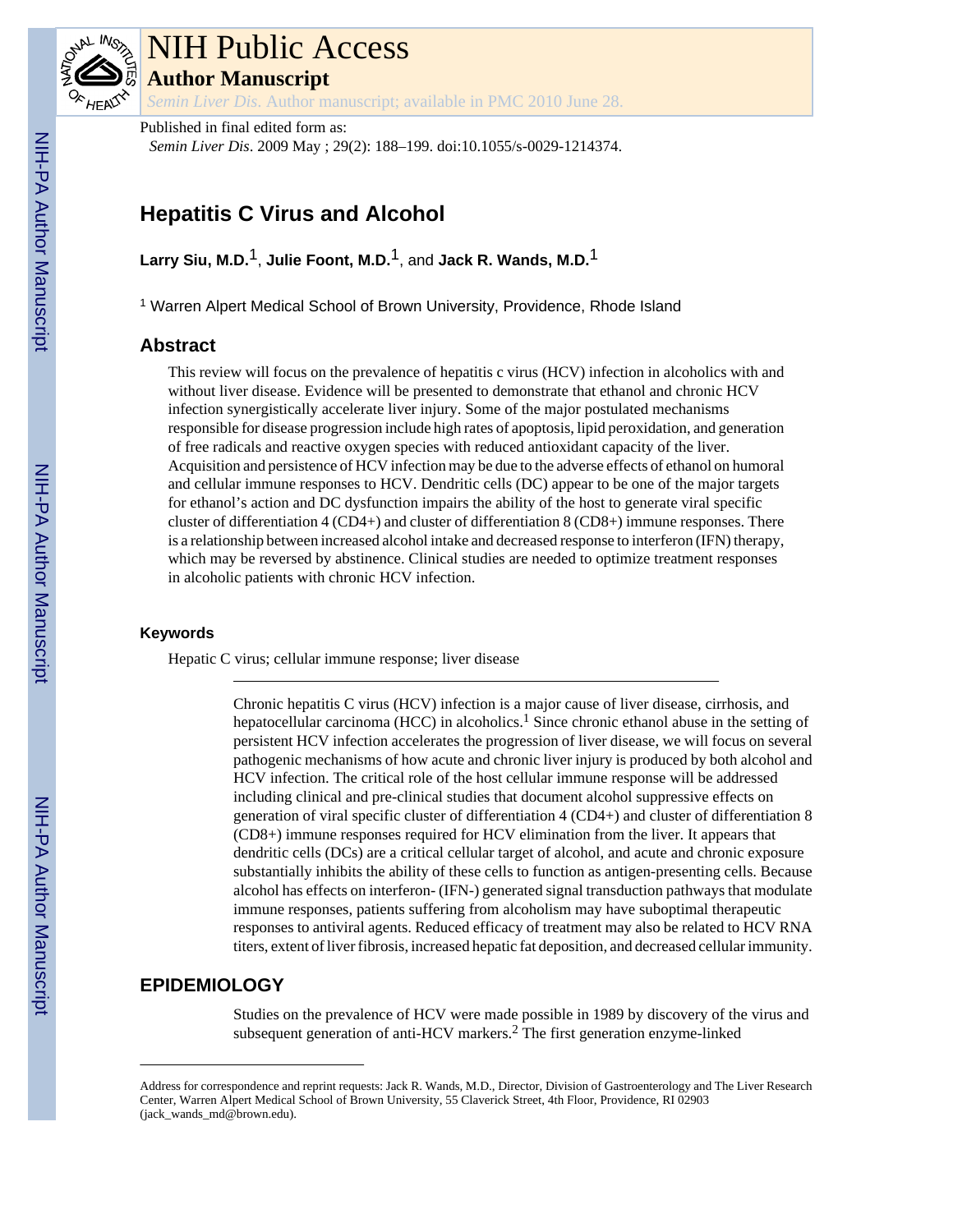immunoabsorbance (EIA1) assay utilized antibodies against antigen C-100 derived from the nonstructural protein 4 (NS4).<sup>3</sup> The earliest epidemiologic studies using EIA1 for screening showed increased HCV seropositivity rates of 2.3 to 76% in alcholic patients.<sup>4–13</sup> Subsequently, a second screening immunoabsorbance test detecting antibodies to recombinant antigens from the core (C22) and nonstructural regions  $3$  (C33) and  $4$  (C100) of the HCV was developed in 1992 and was shown to be more specific compared with the EIA1 assay.<sup>3</sup> It is conceivable that early studies using the less-specific EIA led to falsely inflated rates of HCV in alcoholic patients; however, further studies utilizing EIA2 as the substrate also produced comparable results of HCV in alcoholic patients of 1,2 to 55%.<sup>14–21</sup> A third-generation anti-HCV assay was later developed. (EIA), containing reconfigured core and nonstructural (NS3) proteins, and addition of the NS5 antigen was shown to be superior in sensitivity and specificity as compared with prior anti-HCV assays.<sup>22</sup> Several prevalence studies using EIA3, however, continued to reveal high association rates between alcohol abuse and chronic HCV infection of 4.4 to  $31.2\%$ <sup>23-27</sup>

Taken together, the majority of studies have shown that alcoholics have an increased prevalence of HCV as compared with nonalcoholics either within the study or as compared with the global prevalence of 2.2%.28 The reason for this statistical association has not been elucidated; moreover, many chronic alcoholics have been shown to be polysubstance abusers with parental risk factors, increasing their chance for exposure and development of chronic HCV infection. <sup>24</sup> Furthermore, there have been conflicting studies that show the increased prevalence of HCV in alcoholics is related to history of intravenous drug use (IVDU). Nyamathi et al controlled for patients without history of IVDU and showed prevalence of HCV in homeless alcoholics and nonalcoholics to be 19.4% and 9.4%, respectively.<sup>29</sup> Rosman et al also compared anti-HCV positive rates among non-IV drug users in 87 alcoholic patients undergoing detoxification, 33 alcoholic and 77 nonalcoholic patients and revealed positive rates of 10.3, 3.0, 0%, respectively.18 These investigations suggest the presence of unidentified transmission associated factors among alcoholics that increase their risks for HCV. Finally, there is a direct relationship between chronic HCV infection and liver disease severity in alcoholics. As shown in Fig. 1, alcoholics without liver disease in several studies have HCV prevalence rates of 1.1 to 10%, whereas those with cirrhosis have rates of 10.5 to 44.4% and in HCC it varies from 12.5 to 100% depending on the series. This epidemiologic pattern is suggestive of a synergistic effect between alcohol and HCV in liver disease progression.

However, it is important to weigh the effects of selection bias in considering the increased rate of HCV in alcoholics. Most studies have been performed with inpatient or detoxifying alcoholic populations, who presumably have higher rates of HCV, because of complications arising from advanced liver disease or comorbidities arising from such diseases. Few outpatient or general population studies, on the other hand, have revealed comparably low rates of HCV ranging from 1.2 to  $4.4\%$ .<sup>15,18,19,23</sup> Indeed, Chang et al conducted a study of general outpatient Taiwanese population showing no association with alcoholism and HCV rates.15 The observation that inpatient or detoxifying alcoholics have much higher rates of chronic HCV infection may be explained, in part, by the inpatient setting where presentation with advanced liver disease (as can be accelerated by HCV coinfection) and/or complications from liver disease is more common. The gold standard at present is measurement of HCV ribonucleic acid (RNA) in serum by real-time reverse transcriptase-polymerase chain reaction (RT-PCR), which has a sensitivity of  $\sim$ 50 viral copies/mL. Therefore, prevalence rates in alcoholic populations should be revisited using ultra-sensitive assays for viral detection in blood.

# **PATHOGENESIS**

Although alcohol and HCV are both independent risk factors for hepatocytic damage with different histologic and gene expression patterns,  $30,31$  there is substantial evidence to show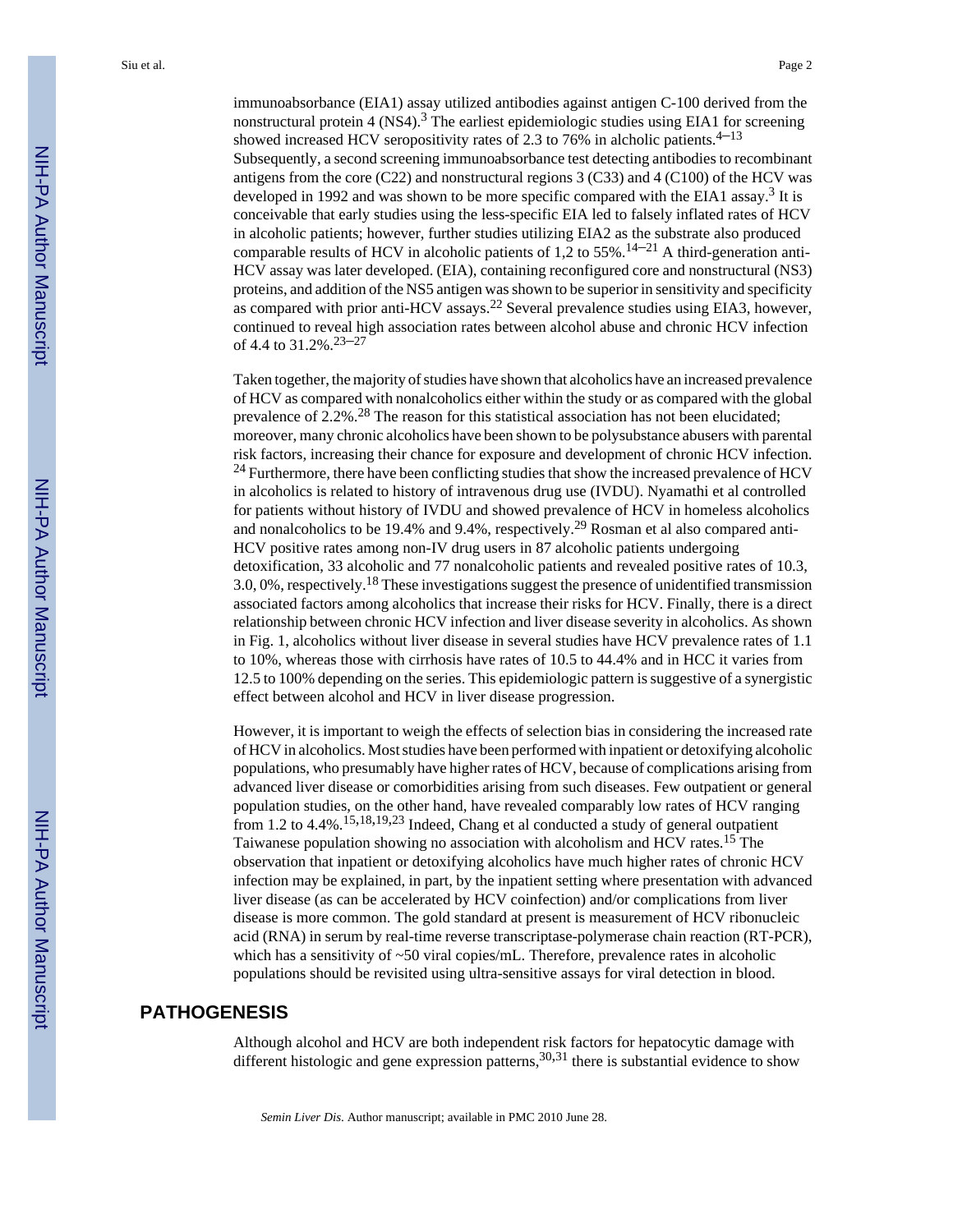that the two effectors combine synergistically to damage the liver. Alcoholics with HCV have been observed to have faster rates of fibrosis progression with more rapid and frequent occurrence of cirrhosis compared with nondrinkers.<sup>32</sup> In an attempt to clarify this phenomenon, Hutchinson et al performed a meta-analysis of 20 studies involving > 15,000 patients demonstrating that heavy drinking (210 to 560 g/wk) increased the risk of advanced fibrosis, cirrhosis, and decompensated cirrhosis.33 Wiley et al compared and measured liver fibrosis progression between 90 HCV-positive alcoholics and 86 HCV-positive nonalcoholics and revealed that the first group progressed one fibrosis score every 7 years as compared with 1 score per 14 years, respectively.<sup>34</sup> The synergistic or additive effects and mechanisms by which alcohol worsens HCV-related liver disease have not been clarified, but impairment of immune response, enhanced viral replication, increased oxidative stress, and hepatocyte cytotoxicity have been postulated as major factors in liver disease progression. A representative example of the type of liver disease often observed in chronic HCV-infected individuals with alcoholinduced hepatic injury is depicted in Fig. 2. This liver biopsy shows histologic evidence of injury by both agents as characterized by periportal infiltration of lymphocytes, micro- and macrosteatosis, lobular disarray, cell drop out, presence of acute inflammatory cells, and fibrosis.

Upregulated programmed cell death pathways (apoptosis) has been described in HCV-infected hepatocytes.<sup>35,36</sup> It is generally believed that enhanced apoptosis is not a direct cytotoxic effect of HCV, but rather due to the host's immune response required for viral clearance.<sup>35,36</sup> Apoptosis is mediated through cytotoxic T lymphocytes and natural killer cells, and cell death is performed with the help of caspases. Bcl-2 protein, a proto-oncogene located on chromosome 18, is known to suppress apoptosis by preventing activation of these caspases $36$  and appears to be underexpressed in HCV-infected hepatocytes.<sup>37</sup> There has been evidence to show that alcohol exposure to HCV-infected hepatocytes synergistically enhances apoptosis. In one study of 20 HCV-infected patients with variable alcohol use, higher levels of apoptosis were seen in liver tissue of HCV patients consuming)  $\geq 30$  g/d versus those consuming  $< 10$  g/d.<sup>38</sup> In this study, heavy alcohol intake was associated with the highest rates of apoptosis with undetectable levels of Bcl-2 protein in hepatocytes.<sup>38</sup> The authors concluded that alcohol further downregulated Bcl-2 expression, causing increased apoptosis and more severe liver injury.

Lipid peroxidation, with release of free radicals and reactive oxygen species (ROS), and attenuation of antioxidative defense mechanisms (namely, depletion of hepatic glutathione) contributes to the progression of both  $ALD<sup>39</sup>$  and HCV infection independently<sup>40</sup> and additively.<sup>22,41</sup> In HCV-induced oxidative stress, the main viral molecule that has been implicated in these effects is the core protein, which is a key structural component of the nucleocapsid.40 The HCV core protein binds to the mitochondrial outer membrane at the junction with the endoplasmic reticulum to facilitate influx of calcium into the mitochondrial matrix, stimulating electron transport and a subsequent increase in the generation of ROS.<sup>42</sup> When this process exceeds the antioxidant capacity of the hepatocyte, there is depletion of glutathione (GSH) and accumulation of glutathione disulfide.

In ethanol-induced oxidative injury, cytochrome P450 2E1 (CYP2E1) has been implicated in the increased production of ROS and enhanced GSH oxidation, which ultimately results in mitochondrial injury.42 Alcohol dehydrogenase and CYP2E1-dependent metabolism of alcohol both produce a stable product of acetaldehyde; however, CYP2E1 does so through a separate pathway using oxygen to metabolize alcohol. In this catabolic pathway of alcohol metabolism, electron transfer from alcohol to oxygen bound to heme groups can essentially form superoxide molecules that may be released in the process. As a result of generating ROS, CYP2E1 also can indirectly catalyze the formation of a free radical species from ethanol itself [1-(hydroxyethyl)], which further contributes to oxidative damage.<sup>43</sup> In addition, CYP2E1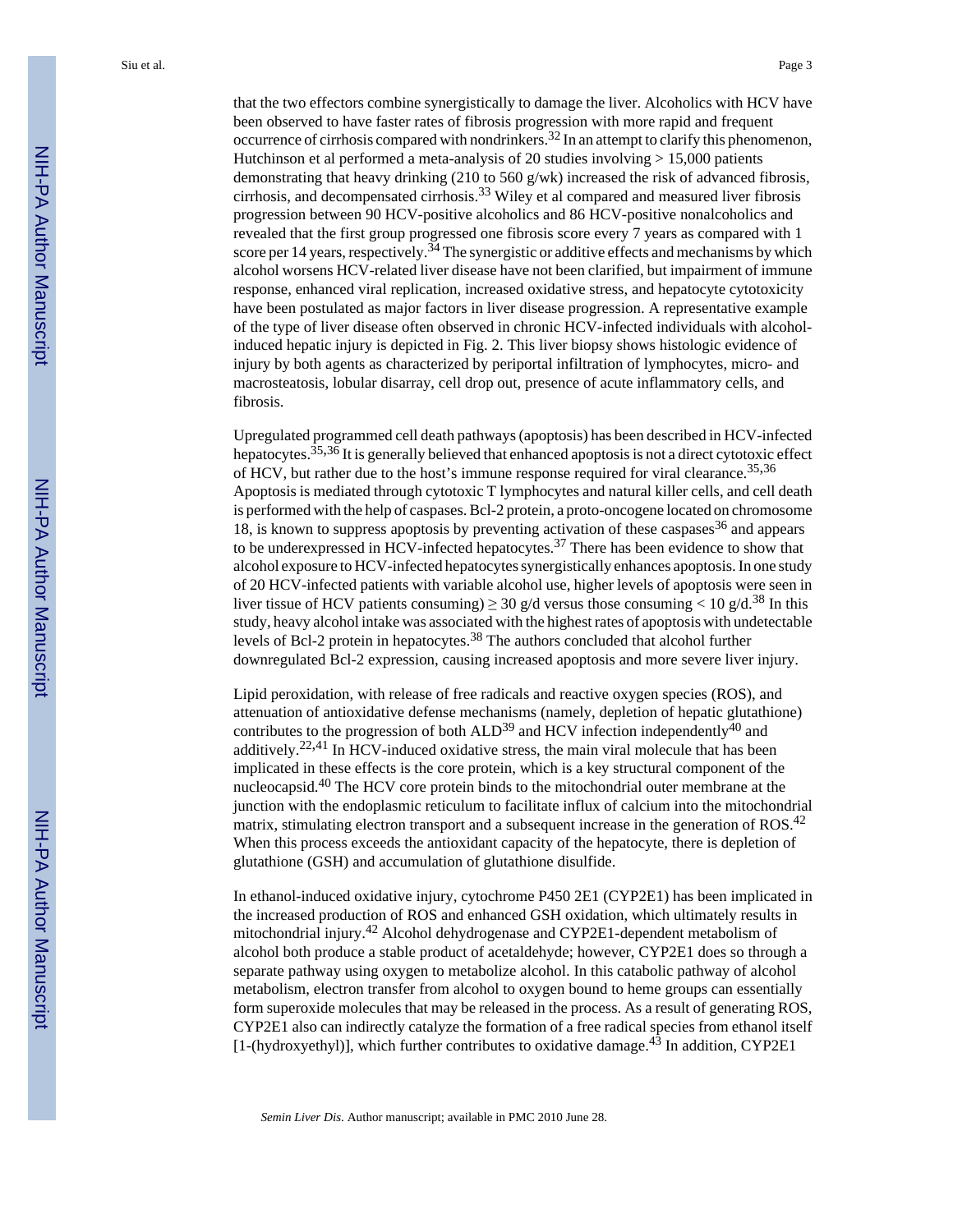appears to be substantially "uncoupled" compared with other P450s, meaning that it generates ROS and oxidative stress far more readily than other enzymes of this family.

Given the separate pathways that result in a common outcome of oxidative stress, the potential for additive or synergistic effects by these two hepatotoxic insults should be recognized. There has been accumulating evidence to support the oxidative stress theory of alcohol and HCV synergism with respect to adverse effects on the liver. In one study, alcohol markedly increased the phosphatidylcholine hydroperoxides (PCOOH) level in HCV transgenic mice, suggesting synergism between alcohol and HCV in promoting hepatocarcinogenesis. Compared with nontransgenic controls mice fed a 5% ethanol diet for 3 weeks demonstrated a small increase in PCOOH levels. However, alcohol consuming HCV transgenic mice exhibited a 2-fold increase in PCOOH levels compared with nontransgenic controls fed the same 5% ethanol diet or transgenic mice not fed an ethanol diet.<sup>44</sup>

Other studies reveal that HCV core-transgenic mice fed alcohol-containing diets displayed preferential activation of extracellular regulated kinase (ERK) and p38 mitogen activated protein kinase (MAPK) – both of which have been shown to be important components related to increased oxidative stress.45 In addition, the three most attenuated genes found in this study – metallothionein, glutathione S-transferase- (GST-) M1B, and GST-P1 – are known to be potent oxygen radical scavengers and detoxification enzymes involved in conjugation of GSH, respectively.45 Otani et al found that mitochondrial ROS production is induced by HCV core and CYP2E1, resulting in a reduction of mitochondrial antioxidant capacity and sensitivity to oxidants and tumor necrosis factor-α (TNFα). Alcohol further depletes mitochondrial reduced GSH, which promotes depolarization and cell death. Sensitization of mitochondria to oxidative insults is thus a potential mechanism for alcohol-related exacerbation of liver injury in persons with chronic HCV.<sup>46</sup> There is in vivo evidence of increased oxidative stress as the mechanism of synergy between alcohol and HCV in advanced liver damage. One study found that the risk of developing oxidative stress during chronic HCV infection was increased 3-fold by moderate and 13- to 24-fold by heavy alcohol consumption, and was associated with increased piecemeal necrosis and fibrosis among chronic alcoholics in comparision to abstainers.<sup>41</sup> Similarly, a recent investigation by Castellano-Higuera et al revealed more in vivo evidence of oxidative damage synergism between alcohol and HCV. It was found that malondialdehyde (MDA – a product of lipid peroxidation) levels and glutathione peroxidase activity were both increased, further supporting the role of oxidative damage to the liver with alcoholism and chronic HCV infection.<sup>47</sup> Thus, there are multiple molecular mechanisms involved in the acute and chronic liver injury produced by persistent HCV infection in the context of chronic alcohol abuse.

# **IMMUNE RESPONSE**

Although it has been established that chronic alcoholics have a high incidence of HCV infection,  $1,48$  the reasons for these high rates are unknown but may partially relate to the effects of alcohol on the humoral and cellular immune responses to viral structural and nonstructural proteins. To test this hypothesis in an animal model system, HCV core DNA constructs were generated to access viral specific antibody and cellular immune responses following genetic immunization. 49–52 Transient expression of HCV proteins encoded by plasmids in muscle cells or fibroblasts followed by activation of DCs at the site of immunization or in adjacent draining lymph nodes seemed to the most probable mechanism for induction of antiviral immune responses. However, chronic alcohol feeding had a profound inhibitory effect on cellular immune responses such as the generation of antigen specific CD4+ and CD8+ T cell activity using HCV core as the immunogen. The inhibitory effect of alcohol could be partially or completely compensated by coimmunization with an interleukin-2 or granulocyte macrophage colony-stimulating factor (GM-CSF) expression plasmid, respectively. These experiments reveal that DNA-based immunization was enhanced by cytokine production at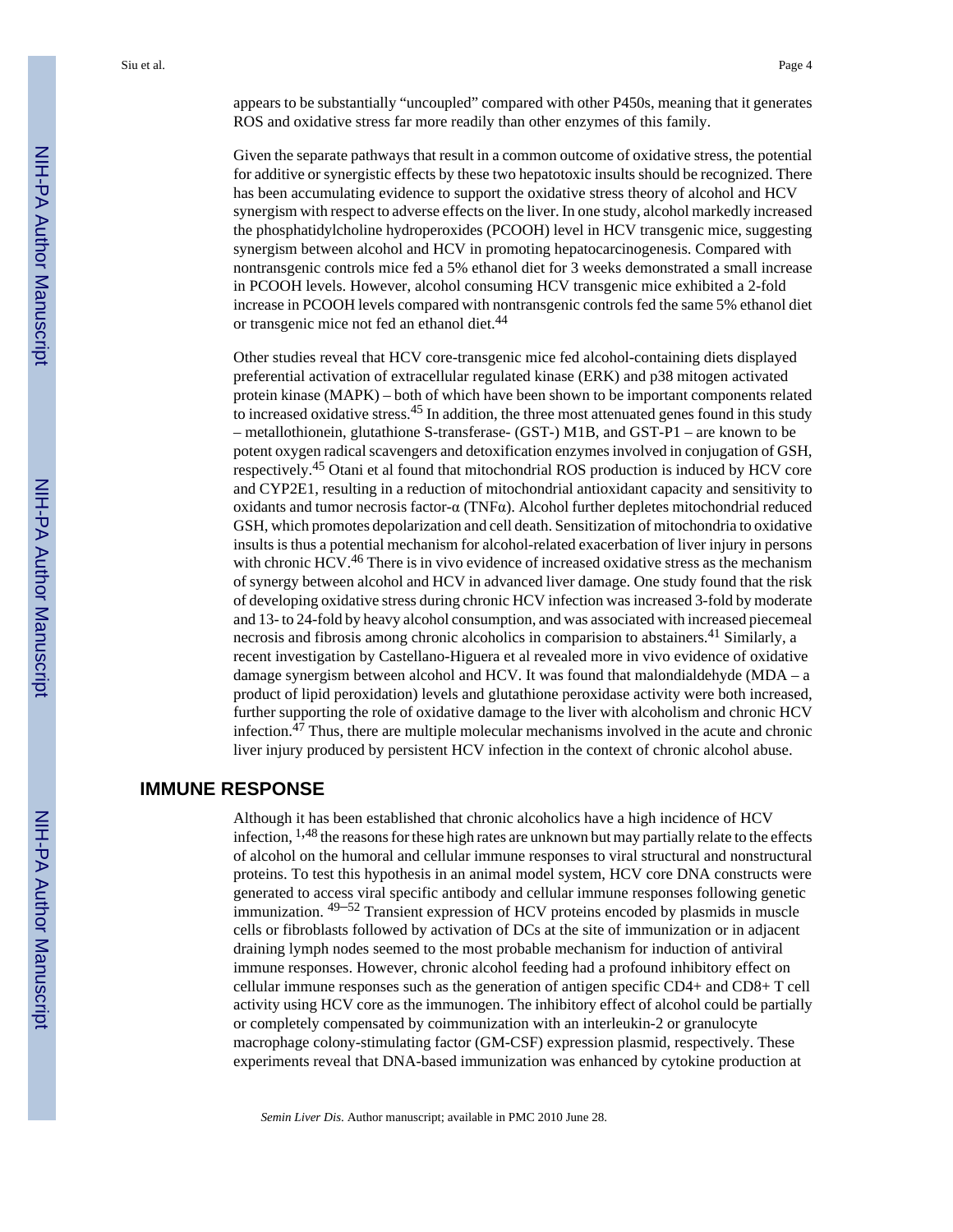the site of antigen presentation and that antigen presenting cells (APCs) may be a cellular target during chronic alcohol consumption.49,53–<sup>55</sup>

Such investigations were extended to HCV nonstructural proteins such as NS5: human data suggests that CD4+ and CD8+ T cell activity directed against epitopes that reside on nonstructural proteins are important in viral clearance during the natural resolution of HCV infection.56 It has been observed that immunization with an NS5 gene-containing DNA induced a brisk antibody response, promoted CD4+ T cell proliferation and Th1 cytokine release, and generated cytotoxic T lymphocyte (CTL) activity.<sup>49</sup> More important, there was substantial inhibition of NS5 specific CD4+ and CD8+ T cell activity that was only partially restored followed cessation of chronic alcohol consumption.<sup>53</sup> Because alcohol's suppressive effect on CTL activity was reversed by coimmunization with a plasmid encoding for GM-CSF, it has been hypothesized that one major effect of alcohol on antiviral immune responses might be at the level of antigen presentation. These studies reveal that DCs differentiated in vivo in the context of chronic alcohol feeding have intrinsic functional defects, which may explain, in large part, the depressed CTL activity previously observed after DNA-based immunization using HCV core and NS5 as the immunogens.<sup>49,53,57–59</sup>

There is substantial evidence that heavy alcohol consumption has other adverse effects on the immune system.<sup>60–68</sup> For example, there are reduced  $CD4+T$  cell proliferative responses as well as alterations in delayed hypersensitivity reactions.<sup>69–71</sup> These abnormalities have been associated with an increased incidence of viral and bacterial infections.34,60,72 Only recently has there been evidence that chronic alcohol exposure affects human monocytes and monocytederived DCs.<sup>73–75</sup> The molecular mechanisms of how alcohol cause an immune-compromised state is poorly understood and is of considerable clinical importance because microbial infections are a major medical problem in alcoholics. Even less is known regarding the alteration in cellular immune responses that may predispose to persistent HCV infection in alcoholics. The interplay of alcohol, HCV, and the host immune response has only recently been investigated in animal models.<sup>52,53</sup> There are multiple effects of alcohol on modulation of the humoral and cellular immune responses that involve the activities of neutrophils, monocytes, and lymphocytes.<sup>68</sup>

In this regard, DCs play a crucial role in generating immune responses to viral proteins. Dendritic cells are highly specialized APCs. They are characterized by their ability to take up, process, and present antigen to effector T cells. DCs act at the interface of innate and adaptive immune response. According to the environmental circumstances, they can function diametrically. They either elicit an adaptive immune response or a tolerogenic reaction to the antigen they present. For the successful initiation of an adaptive immune response, DCs need to express costimulatory molecules on their surface.<sup>76,77</sup> Their upregulation is mediated by several factors such as toll-like receptor-ligand interactions or binding to CD40 by the CD40 ligand. Through the latter, the interaction of DCs and T cells is sustained and the antigen presentation efficiency increased. 78 The capability of DCs to elicit robust immune responses makes them appealing for immune-modulatory strategies. Beyond numerous approaches in laboratory-based studies, several clinical trials have been conducted in which DCs were used as carriers for tumor associated proteins, particularly in cancer therapies.79–81 Indeed, DCbased immunization was recently shown to be a suitable approach to elicit sustained immune responses to HCV proteins.  $82,83$  Like all phagocytic cells, DCs are equipped with antigen uptake mediating receptors, including members of the C-type lectin receptors. The phagocytic process is initiated through the calcium-dependent binding of C-type lectins to carbohydratebearing pathogen-derived antigens using highly conserved corbohydrate recognition domains. Some of these receptors appear ubiquitously on phagocytic cells, such as macrophages, monocytes, B-lymphocytes, neutrophils, and DCs.<sup>84</sup>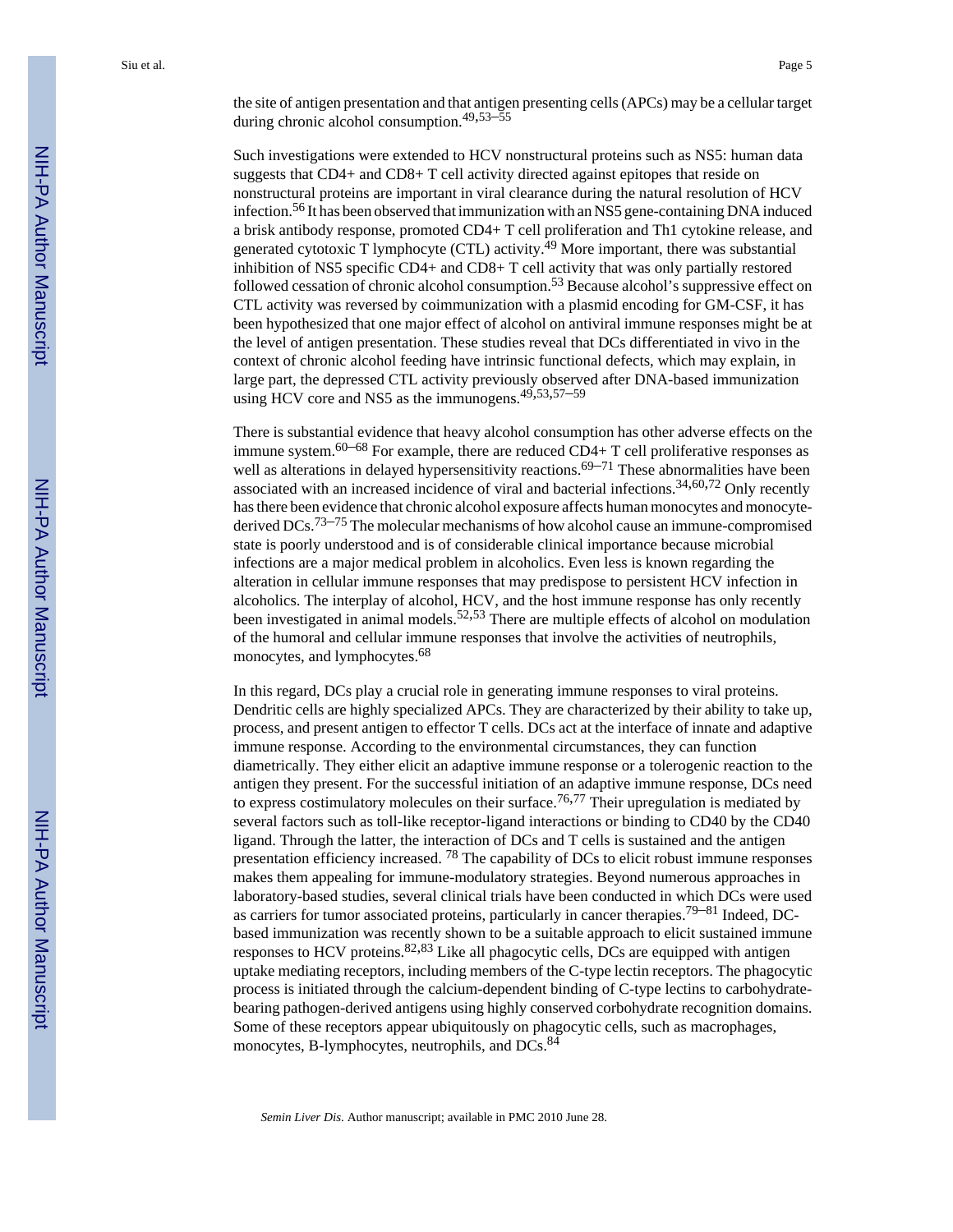There are three major DC populations in mice: myeloid (CD11c+, CD11b+), lymphoid (CD11c  $+$ , CD8+), and plasmacytoid (CD11c+, B220+).<sup>85,86</sup> Although there is considerable debate regarding the function of each subpopulation, it appears that myeloid DCs are more often implicated in the generation of Th2 responses, where lymphoid and plasmacytoid DCs are likely to direct the immune response toward a Th1-type activity necessary for viral clearance of infected cells<sup>87</sup> as shown in Fig. 3. One emerging hypothesis is that altered DC functions is one of the major immunologic changes produced by alcohol and there may be differential effects on DC subpopulations, which subsequently impairs the cellular immune response necessary for viral clearance.<sup>42,57,73,88–91</sup> Therefore, it would be of interest to develop and implement strategies in animal models that increase the ability of the alcohol-consuming host to generate better antiviral responses.

To understand alcohol's effects on the immune response to HCV, it is necessary to take advantage of the knowledge gained from previous clinical studies on the adaptive host response to acute HCV infection. Clearance of HCV is associated with an early, multi- specific, strong CD8+ cell immunity that is matched by a vigorous and sustained CD4+ T cell proliferation response to multiple structural and nonstructural viral proteins.92–94 Activated T-cells secrete proinflammatory cytokines (Th1-type) such as interferon γ (IFN-γ) coinciding with large reductions in viral load during acute infection<sup>94</sup> and paralleled by direct antiviral activity for HCV replicons in culture.<sup>95</sup> Importantly, the accumulation of IFN- $\gamma$  secreting CD4+ and CD8  $+$  cells occurs in the liver.<sup>96</sup> HCV infections that are successfully controlled result in memory populations.  $97$  This observation is supported by a substantially lower rate of HCV persistance in reexposed humans with a history of acute resolving HCV.<sup>98</sup> Rechallenge experiments in chimpanzees showed that antibody-mediated depletion of CD4+ T-cells resulted in HCV persistence in contrast to marked reduction in duration and peak of viremia found in nontreated animals.99,100 The importance of CD4+ T-cells in further emphasized by the loss of immune protection correlating with low CD4+ positive counts, against reexposure to HCV by intravenous drug abusers who had recovered from HCV, but subsequently acquired an human immunodeficiency virus (HIV) infection.<sup>98</sup> Whether recovery from acute HCV coincides ultimately with virus eradication is still a matter of debate.<sup>101</sup> Disappearance of HCV-specific antibodies in some individuals 10 to 20 years after viral clearance indicates that a subgroup of patients achieves final virus elimination.<sup>102</sup> Persistent HCV infection correlates with defects in the effector level of adaptive immunity, with permanent loss of HCV-specific T-cell proliferation during acute HCV and functional exhaustion of an initially vigorous response, such as the inability of effector T cells to migrate into the infected liver. $82,92,93,96,103,104$ Insufficient CD4+ T-cell activity appears to be a key event leading to chronic HCV infection because failure to sustain the CD4+ helper response renders virus-specific CD8+ T-cells inadequate (e.g., loss of cytotoxicity and IFN-γ production) contributing to persistent viremia. 104

The central concept of altered DC function as a key mechanism for impaired antiviral immune responses generated by chronic alcohol consumption has gained considerable experimental support. Access to sufficient quantities of mature DCs is a critical issue as only these cells are capable of targeting the antigen and inducing cellular immunity rather than tolerance. It is now possible to generate large numbers of DCs in vivo.<sup>57,83</sup> These, in turn, may be enriched in vitro by phagocytosis of magnetic microparticles and separated in a magnetic field. By inoculating mice with microbeads coated with the nonstructural HCV antigen NS5 and compounds known to induce DC maturation, significant levels of cellular and humoral immunity of the type required for resolution of this viral infection are elicited. The attractive elements of this approach reside in the combined enrichment, maturation, and antigen targeting of DCs in a single step, thus avoiding elaborate culturing conditions that influence the generation of cellular phenotypes in vitro.57,<sup>105</sup>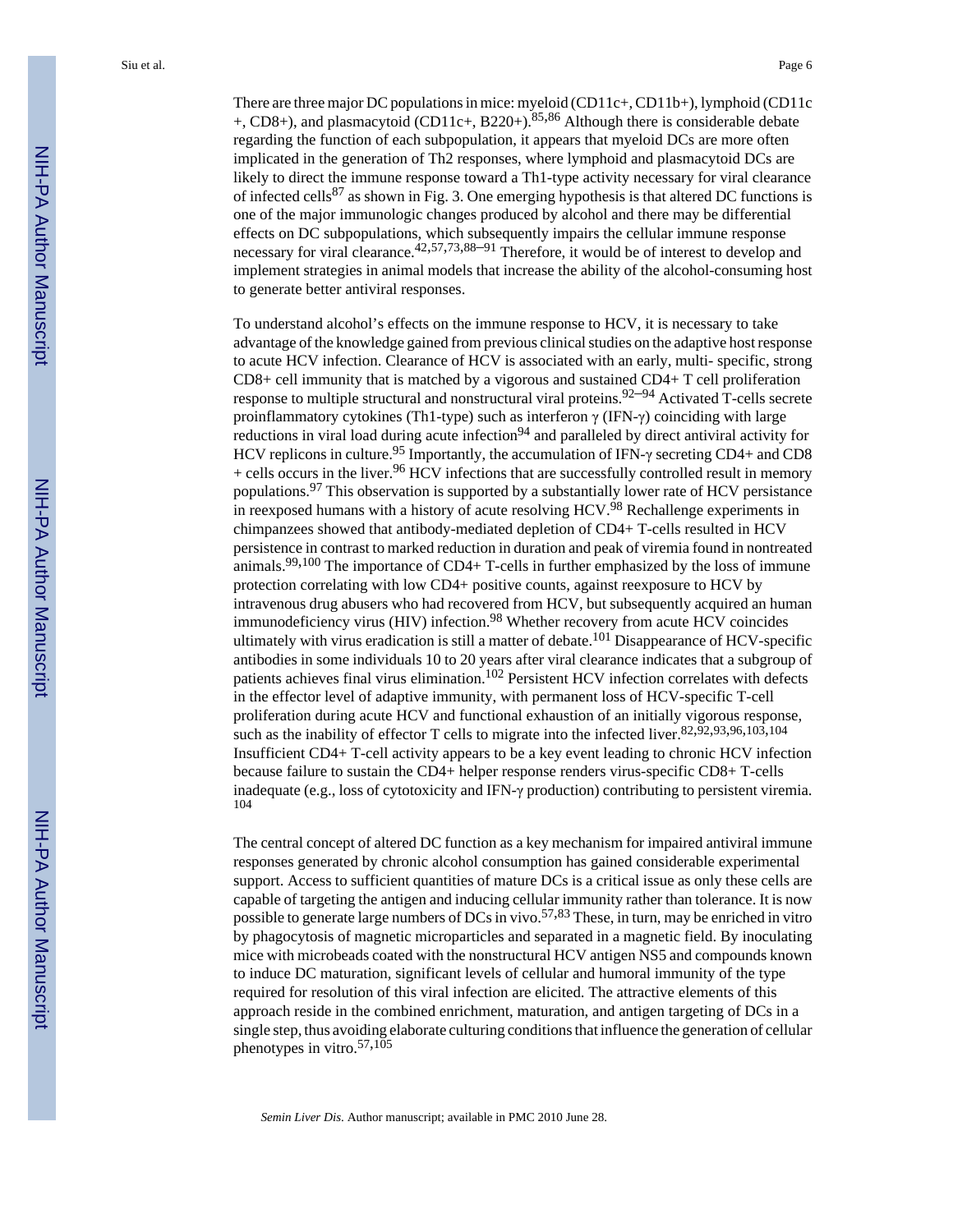Murine models have been employed to study the effects of chronic alcohol consumption on DC function generated in vivo under controlled conditions. This approach allowed investigation of alcohol's effect on DCs with respect to cell surface markers, cytokine profiles, antigen presentation ability, and endocytosis capacity. Furthermore, the subsequent role of DC dys-function in the generation of CTL immune responses has been evaluated following genetic immunization with a plasmid expressing NS5 protein by using adoptive transfer of syngeneic DCs. In vivo generation of DCs combined with syngeneic DC transfer and DNA-based immunization, revealed that alcohol-induced dysfunction of DCs adversely impacts the host response to HCV.57 This finding may have relevance to persistent HCV infection in alcoholics Thus, DCs represent one of the major cellular targets in the immune system for chronic alcohol effects and impair the generation of CD8+, CTL, and CD4+ proliferative activity' to viral structural and nonstructural proteins that may be required for viral resolution.57,74,75,83,<sup>106</sup> Such preclinical investigations open avenues to enhance antiviral immune responses in the setting of chronic alcohol consumption by improving DC function.

# **THERAPY**

The mechanism by which alcohol exacerbates liver damage caused by HCV infection remains incompletely understood Numerous studies have demonstrated that alcohol consumption in varied quantities can enhance viral replication, increase oxidative stress, worsen cytotoxicity, and impair immune response. Consequently, alcohol abuse appears to reduce both sensitivity to interferon and adherence to treatment. Given the large number of individuals both infected by HCV and afflicted by alcohol dependence, further understanding of treatment efficacy in this population is essential.

Alcohol abuse has been shown to reduce response rates to IFN therapy in patients with chronic HCV. Thus, effects of alcohol on this cellular pathway have been explored. IFN-γ induces transcription of genes that mediate antiviral responses. These genes are activated via a series of phosphorylation events involving tyrosine kinase receptors Tyk2 and JakI, and STAT1 and STAT2, with stimulation of IFN $\alpha$  induced genes. Plumlee et al<sup>107</sup> were able to show that ethanol inhibited STAT1 tyrosine phosphorylation necessary for IFN gene induction in Huh 7 hepatoma cells, HCV replicon containing cell lines and human hepatocytes. This mechanism may be responsible for the reduced response to IFN observed in some studies of alcoholics with HCV infection.

The effect of alcohol on HCV replication has been examined in several investigations yielding inconsistent results. For example, Anand et al performed a meta-analysis involving 14 studies, assessing the effect of alcohol on HCV titers based on (1) a comparison of heaviest drinkers versus nondrinkers, (2) effects of graded doses of alcohol (abstainers, moderate alcohol users, and heavy drinkers), and (3) abstinence in the same individual. The conclusion was that no difference in viral titers between alcoholics and nondrinkers exist with respect to these three clinical paradigms.108 However, the authors acknowledge the limitations of this meta-analysis because there were no uniform criteria for the definition of alcoholism as well as standardization of techniques used to measure HCV levels. Additionally, Singal et al reports that viral serum titers may not be a reliable gauge of true intrahepatic replicative activity. Therefore, there is an inconsistent relationship between serum- and liver-derived viral levels and evidence was provided to support the use of peripheral blood mononuclear cells as a better index of viral titers in future studies.<sup>32</sup>

Traditional therapy for HCV infection is tailored to the individual based on viral genotype and treatment response. Numerous trials have been conducted to address the appropriate therapy and treatment duration for individuals based on variables including genotype, weight, ethnicity, rapid/early virologic response, and the presence of comorbid conditions.<sup>109,110</sup> Although both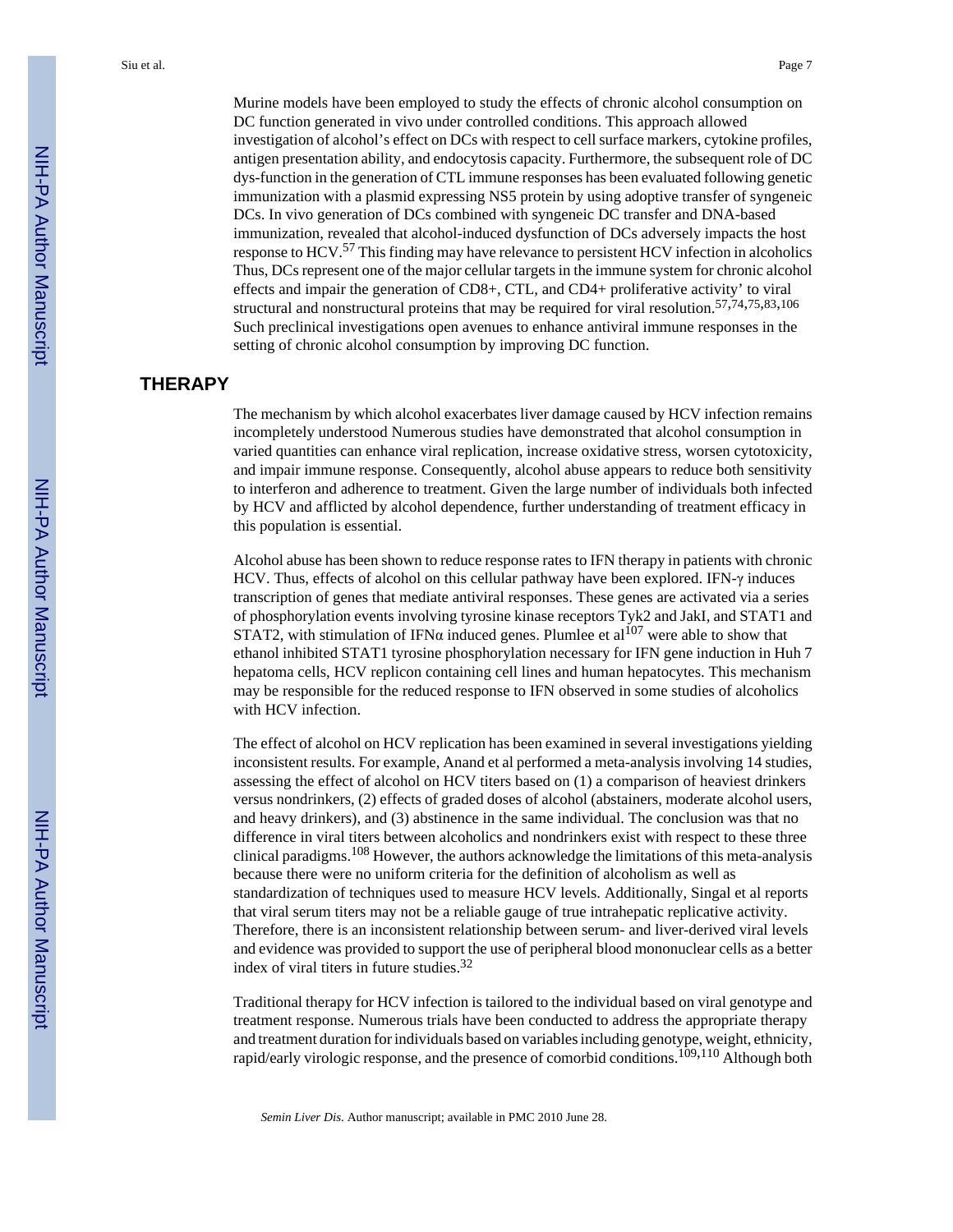medication dosages and duration of therapy have been modified in different populations in efforts to increase the incidence of sustained virologic response (SVR), there remains little information on the optimal treatment for alcoholics. In the past, substance abuse including alcohol was considered a contraindication to treatment.<sup>111</sup> Consequently, data on treatment efficacy in this subgroup remains limited.

Combination therapy with IFN and ribavirin has markedly increased SVR in all genotypes over that of IFN alone. Currently, the majority of available studies that examine treatment response among drinkers only employ monotherapy with IFN. Overall, response rates appear to be dramatically lower and relapse rates higher among individuals who consume substantial amounts of alcohol prior to or during treatment. A study conducted by Okazaki et  $al^{112}$  to further evaluate response rates among those considered heavy, light, and nondrinkers revealed significant differences between groups. Treatment response was diminished as alcohol intake increased. Although other researchers have demonstrated a posttreatment improvement in liver histology, this study shows that IFN afforded no histologic improvement among light and heavy drinkers.<sup>112,113</sup> This finding suggests that, not only are these individuals less responsive to therapy, but that they are also more resistant to other beneficial aspects of treatment such as inflammation reduction and reversal of fibrosis.

It has been well documented that high pretreatment viral loads correlate to decreased SVR. <sup>114</sup> In 1994, Oshita et al investigated the effect of alcohol intake on the replication of HCV and the efficacy of interferon therapy. Their cohort of 53 patients was divided into those characterized as habitual drinkers and nonhabitual drinkers. After a 26-week course of IFN $\alpha$ therapy, viral RNA titers among habitual drinkers was significantly, higher than that in nonhabitual drinkers. Neopterin levels in serum, as a marker for the activation of cell-mediated immunity, were markedly lower for habitual than for nonhabitual drinkers. In addition, the number of persons experiencing long-term response was significantly lower among habitual drinkers. These findings suggest that alcohol intake increases HCV RNA levels in serum, impairs cellular immunity, and modulates the efficacy of IFN therapy.

A multicenter trial later conducted by Loguercio et al has also demonstrated that HCV RNA levels are significantly higher among drinkers when compared with matched abstainers. As would be expected, this research shows that response rates were inversely proportional to alcohol consumption.<sup>115</sup> Thus, the percentage of responders decreased with increased alcohol intake. The group with the highest measured alcohol intake ( $>80 g/d$ ) had the highest percentage of nonresponders.

In accordance with these studies, Ohnishi et  $al<sup>116</sup>$  shows decreased treatment efficacy with increased alcohol consumption. These results also suggest the same inverse relationship between incrementally increased alcohol intake and decreased treatment response. Unlike studies conducted by Okazaki et al and Oshita et al, this research demonstrates that the adverse effect of habitual heavy drinking on the efficacy of IFN therapy might be reversed, at least in part, by abstinence for more than 6 months prior to initiation of therapy. In addition, Ohnishi et al demonstrates that there was no significant difference in treatment efficacy between infrequent and habitual drinkers who consumed more than 23 g, but less than 69 g of alcohol daily, and who had stopped drinking for a minimum of 6 months (average of 39 months prior to treatment).

Heavy drinkers (>69 gm/d), however, who abstained for more than 6 months prior to treatment had a statistically significant rise in treatment response when compared with heavy drinkers who did not observe comparable abstinence. This suggests that the detrimental effects of excessive alcohol on treatment efficacy may be, at least in put, reversible. It is possible that this finding results from a return of immune function following detoxification, which is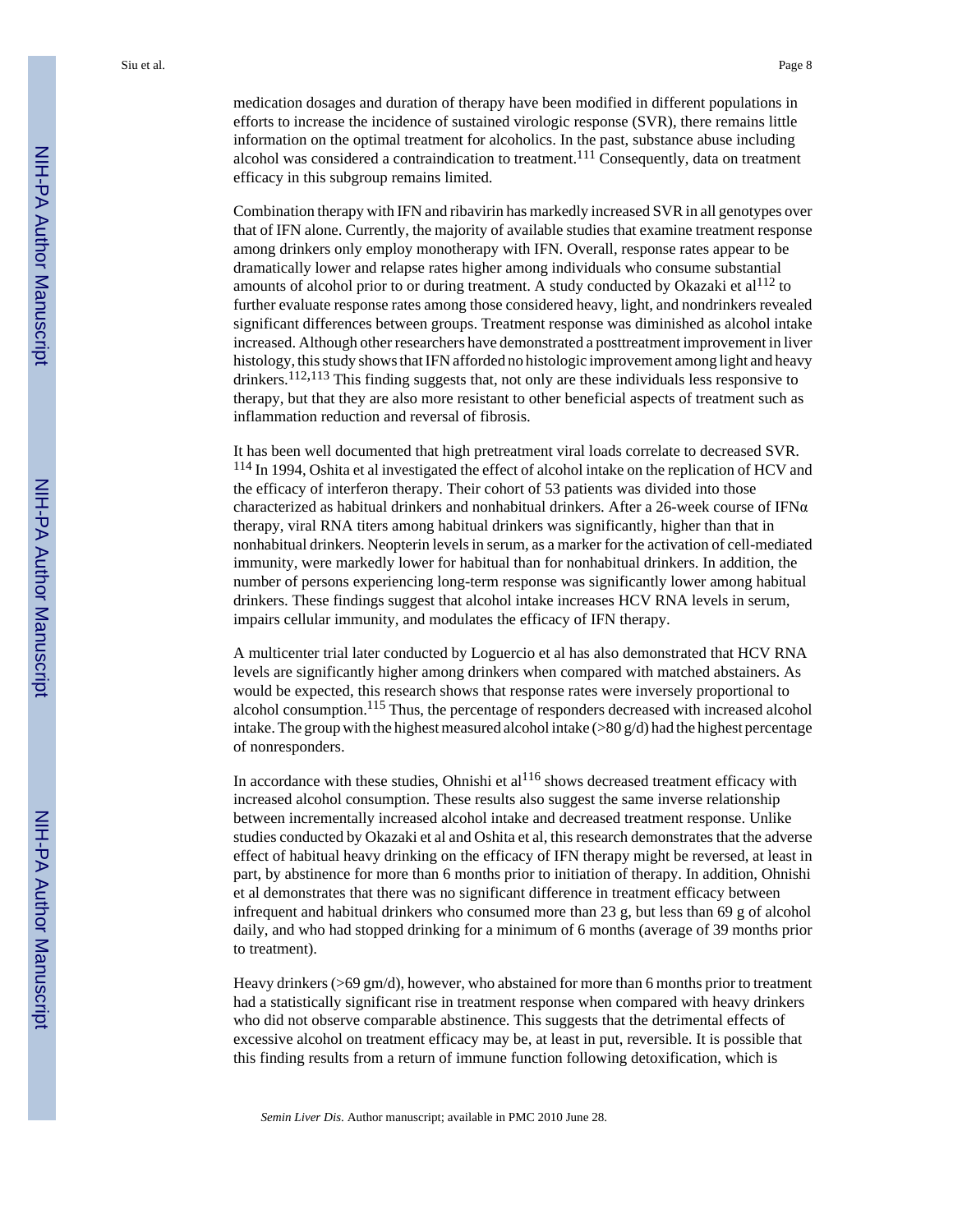supported by preclinical studies in mice. The resultant drop in HCV RNA levels among heavy drinkers during periods of abstinence may also play a role in increasing treatment efficacy.

In addition to current alcohol use, total lifetime alcohol intake appears to influence the effectiveness of therapy. Tabone et al<sup>117</sup> examined response rates among HCV-infected individuals in the context of lifetime alcohol use Here, all patients were committed to a 6 month period of abstinence prior to the initiation of IFN therapy. The sustained virologic response rate fell from 33% in nondrinkers to 20% in mild drinkers and to only 9% in heavy drinkers. Drinkers also showed a relapse rate twice as high as that of nondrinkers. According to their multivariate analysis, the strongest independent predictors of nonresponse were genotype 1b infection, age of the patients, and their lifetime alcohol intake. Lifetime alcohol consumption proved to have a strong negative effect on the outcome of interferon treatment, specifically in heavy drinkers. These authors concluded that a 6-month period of abstinence may not be sufficient to offset this negative effect on treatment outcome. This finding also suggests the possibility that alcohol in large quantities over a significant time period may irreversibly impact treatment response. Increased fibrosis and fat deposition, only minimally changed by long periods of abstinence, may play a role. To date, the impact of lengthier period of abstinence on treatment outcomes has not been explored.

Pretreatment liver histology has also been reported to affect the response to IFN therapy. It is generally accepted that the response to IFN therapy worsens with histologically advanced stages of liver disease as evaluated by Knodell's fibrosis score. Ohnishi et al<sup>116</sup> demonstrated a lesser response to IFN therapy in patients with a fibrosis score of 3 compared with those with fibrosis scores of 1 or 2, both in infrequent and habitual drinkers. Further, this research shows that treatment efficacy was less in habitual drinkers than in infrequent drinkers even when comparing those with similar fibrosis scores. These observations suggest that factors beyond alcohol-induced fibrosis plays a pivotal role in treatment response. Ohnishi et al thus compared fat deposition, perivenular fibrosis, and stellate fibrosis between groups. Such measures of liver damage were significantly more prominent in the two heavy drinkers' groups when compared with infrequent drinkers. Interestingly, pericellular fibrosis was more severe among heavy drinkers who did not observe pretreatment abstinence of 6 or more months prior to treatment. These findings suggest that histologic changes in the liver produced by habitual drinking and improved by abstinence might have contributed to the poor treatment response.<sup>117</sup>

Another variable that may have a negative impact on treatment response is the existence of viral quasispecies. Habitual drinking suppresses the innate immunological response to HCV infection. In turn, mutation in the HCV genome could easily occur, resulting in an increased viral diversity and increased resistance to IFN therapy. Kanazawa et al<sup>118</sup> studied the heterogeneity of the hypervariable regions in the HCV in patients treated with IFN $\alpha$  to clarify the implications of quasispecies. This group sequenced recombinant clones generated from PCR-amplified products of the hypervariable regions. The sets of clones derived from longterm responders before IFN therapy showed a significantly lower degree of sequence complexity of the hypervariable region 1 quasispecies than those from short-term responders or nonresponders. The degree of nucleotide diversity, or the average number of nucleotide differences per site between two randomly chosen sequences, in hypervariable region 1 before IFN therapy were also significantly lower for long-term responders. Consequently, the degree of quasispecies' complexity and diversity of hypervariable region 1 was closely correlated with the responsiveness to IFN therapy. Thus, increased viral sequence heterogeneity that develops in alcoholics may negatively influence treatment outcomes.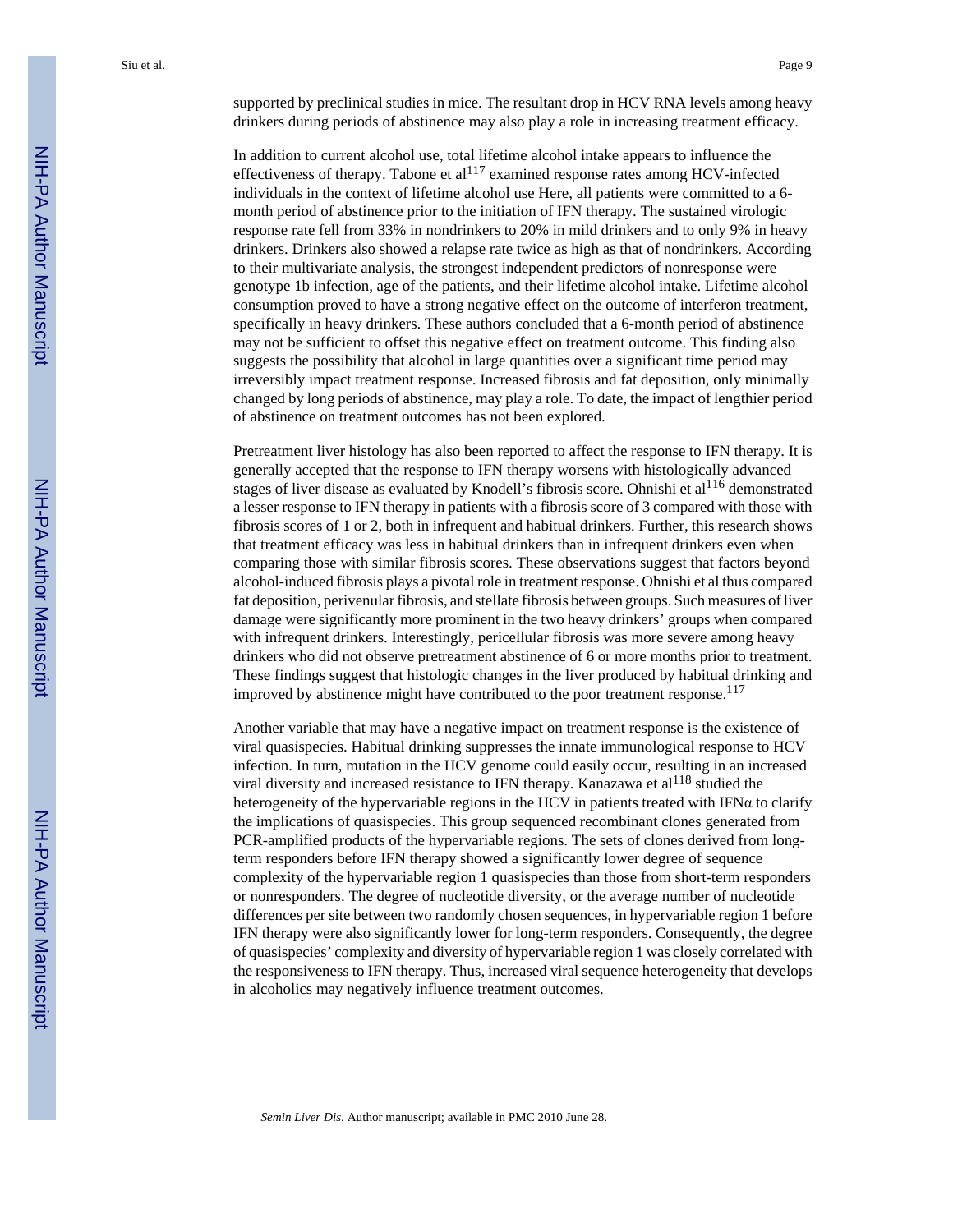### **PERSPECTIVES**

There is a clear need to study further the interaction of alcohol and HCV in both the clinical setting and preclinical animal models. More information is required on the role and mechanisms of oxidative stress generation and apoptosis of hepatocytes in alcoholics with chronic HCV infection. Because the immune response appears to be substantially blunted in alcoholics, it will be important to clarify the cellular targets of ethanol action as a mechanism for depressed viral specific CD4+ and CD8+ immunity. Because DCs appear to be important in the pathogenesis of this abnormal immune response, investigations regarding subpopulations both in the peripheral blood and in the liver need to be carefully assessed. Additional studies are required to develop an optimal regimen and dosage of IFN $\alpha$  and ribavirin in alcoholics with HCV in an attempt to generate better sustained virologic responses. The effect of abstinence on treatment response needs clarification, and molecular studies detailing the formation of HCV quasispecies in alcoholics with respect to the efficacy' of treatment should be explored. Finally, additional investigations on the role of both alcohol and HCV infection on progression of liver injury through fibrosis to hepatocellular carcinoma at the molecular level is needed.

#### **Acknowledgments**

Supported in part by NIH Grants NIAAA RO1-AA002666 and -AA008169 (J.R.W.).

# **ABBREVIATIONS**

| <b>APC</b>      | antigen presenting cell                          |
|-----------------|--------------------------------------------------|
| $CD4+$          | cluster of differentiation 4                     |
| $CD8+$          | cluster of differentiation 8                     |
| <b>CTL</b>      | cytotoxic T lymphocyte                           |
| CYP2E1          | cytochrome P450 2E1                              |
| DC              | dendritic cell                                   |
| EIA             | enzyme-linked immunoabsorbance                   |
| <b>ERK</b>      | extracellular regulated kinase                   |
| <b>GM-CSF</b>   | granulocyte macrophage colony-stimulating factor |
| <b>GSH</b>      | glutathione                                      |
| <b>GST</b>      | glutathione S transferase                        |
| <b>HCC</b>      | hepatocellular carcinoma                         |
| <b>HCV</b>      | hepatitis C virus                                |
| <b>IFN</b>      | interferon                                       |
| <b>IVDU</b>     | intravenous drug use                             |
| <b>MAPK</b>     | mitogen activated protein kinase                 |
| NS3             | nonstructural protein 3                          |
| NS <sub>4</sub> | nonstructural protein 4                          |
| <b>PCOOH</b>    | phosphatidylcholine hydroperoxides               |
| <b>RNA</b>      | ribonucleic acid                                 |
| <b>ROS</b>      | reactive oxygen species                          |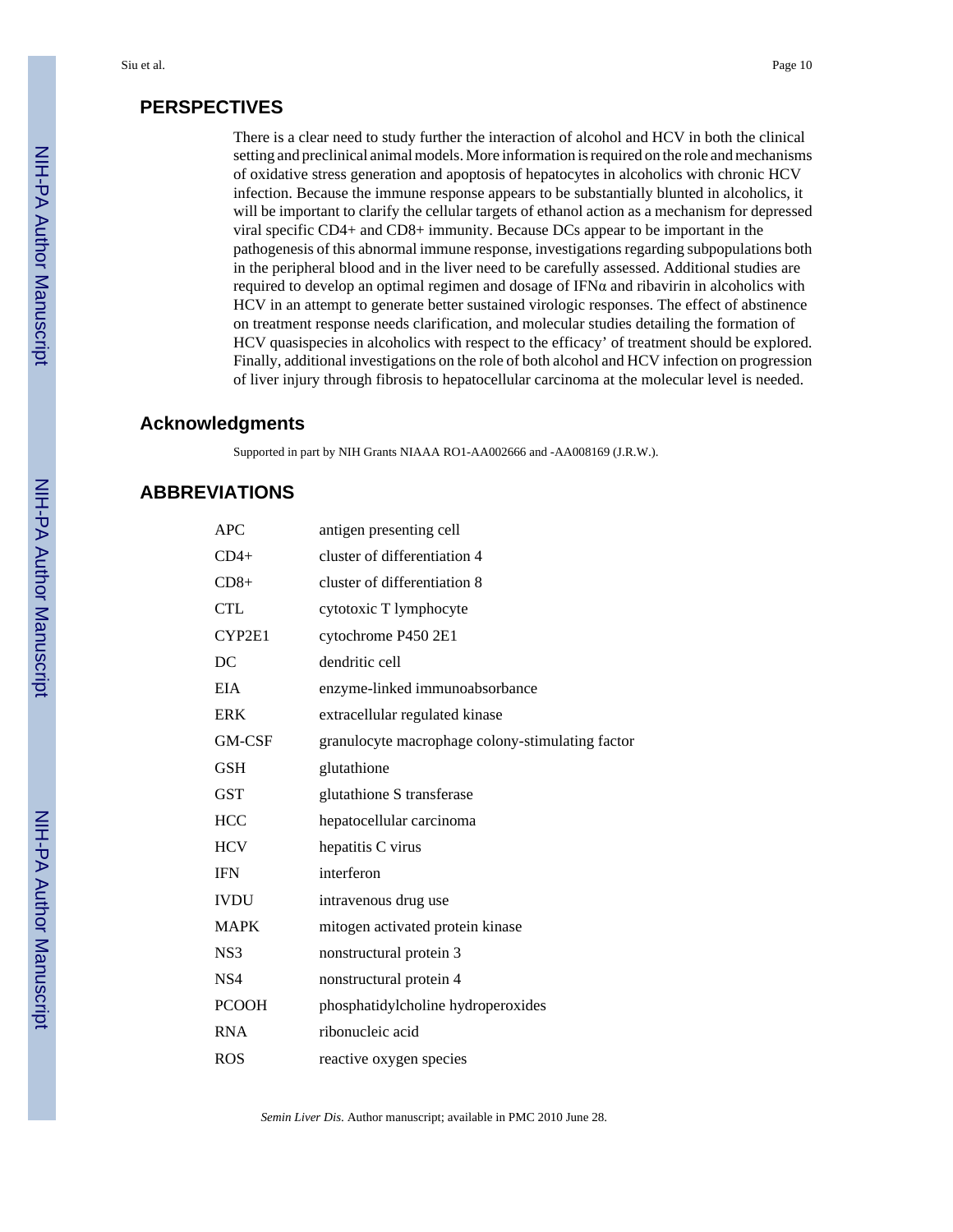RT-PCR reverse transcriptase-polymerase chain reaction

#### SVR sustained virologic response

#### **References**

- 1. Schiff ER, Ozden N. Hepatitis C and alcohol. Alcohol Res Health 2003;27:232–239. [PubMed: 15535451]
- 2. Kuo G, Choo QL, Alter HJ, et al. An assay for circulating antibodies to major etiologic virus of human non-A, non-B hepatitis. Science 1989;244:362–364. [PubMed: 2496467]
- 3. Gretch DR. Diagnostic tests for hepatitis C. Hepatology 1997;26:43S–47S. [PubMed: 9305663]
- 4. Bode JC, Biermann J, Kohse KP, Walker S, Bode C. High incidence of antibodies to hepatitis C virus in alcoholic cirrhosis: fact or fiction? Alcohol Alcohol 1991;26:111–114. [PubMed: 1652249]
- 5. Brillanti S, Masci C, Siringo S, Di Febo G, Miglioli M, Barbara L. Serological and histological aspects of hepatitis C virus infection in alcoholic patients. J Hepatol 1991;13:347–350. [PubMed: 1667017]
- 6. Bruix J, Barrera JM, Calvet X, et al. Prevalence of antibodies to hepatitis C virus in Spanish patients with hepatocellular carcinoma and hepatic cirrhosis. Lancet 1989;2:1004–1006. [PubMed: 2572739]
- 7. Caldwell SH, Li X, Rourk RM, et al. Hepatitis C infection by polymerase chain reaction in alcoholics: false-positive ELISA results and the influence of infection on a clinical prognostic score. Am J Gastroenterol 1993;88:1016–1021. [PubMed: 8391209]
- 8. Chang TT, Lin CY, Chow NH, et al. Hepatitis B and hepatitis C virus infection among chronic alcoholic patients with liver disease in Taiwan. J Formos Med Assoc 1994;93:128–133. [PubMed: 7912583]
- 9. Mendenhall CL, Seeff L, Diehl AM, et al. Antibodies to hepatitis B virus and hepatitis C virus in alcoholic hepatitis and cirrhosis: their prevalence and clinical relevance. The VA Cooperative Study Group (No. 119). Hepatology 1991;14:581–589. [PubMed: 1655605]
- 10. Nishiguchi S, Kuroki T, Yabusako T, et al. Detection of hepatitis C virus antibodies and hepatitis C virus RNA in patients with alcoholic liver disease. Hepatology 1991;14:985–989. [PubMed: 1660025]
- 11. Pares A, Barrera JM, Caballeria J, et al. Hepatitis C virus antibodies in chronic alcoholic patients: association with severity of liver injury. Hepatology 1990;12:1295–1299. [PubMed: 2175291]
- 12. Shimizu S, Kiyosawa K, Sodeyama T, Tanaka E, Nakano M. High prevalence of antibody to hepatitis C virus in heavy drinkers with chronic liver diseases in Japan. J Gastroenterol Hepatol 1992;7:30– 35. [PubMed: 1311967]
- 13. Zarski JP, Thelu MA, Moulin C, Rachail M, Seigneurin JM. Interest of the detection of hepatitis C virus RNA in patients with alcoholic liver disease. Comparison with the HBV status. J Hepatol 1993;17:10–14. [PubMed: 7680361]
- 14. Befrits R, Hedman M, Blomquist L, et al. Chronic hepatitis C in alcoholic patients: prevalence, genotypes, and correlation to liver disease. Scand J Gastroenterol 1995;30:1113–1118. [PubMed: 8578173]
- 15. Chang HC, Yu MW, Lu CF, Chiu YH, Chen CJ. Risk factors associated with hepatitis C virus infection in Taiwanese government employees. Epidemiol Infect 2001;126:291–299. [PubMed: 11349980]
- 16. Coelho-Little ME, Jeffers LJ, Bernstein DE, et al. Hepatitis C virus in alcoholic patients with and without clinically apparent liver disease. Alcohol Clin Exp Res 1995;19:1173–1176. [PubMed: 8561287]
- 17. Gonzalez Quintela A, Alende R, Aguilera A, et al. Hepatitis C virus antibodies in alcoholic patients. Rev Clin Esp 1995;195:367–372. [PubMed: 7644783]
- 18. Rosman AS, Waraich A, Galvin K, Casiano J, Paronetto F, Lieber CS. Alcoholism is associated with hepatitis C but not hepatitis B in an urban population. Am J Gastroenterol 1996;91:498–505. [PubMed: 8633498]
- 19. Santos A, Carvalho A, Bento D, et al. Epidemiology of hepatitis C in central Portugal. Prevalence of anti-HCV in the population of the Coimbra District. Acta Med Port 1994;7(Suppl 1):S3–S8. [PubMed: 7653277]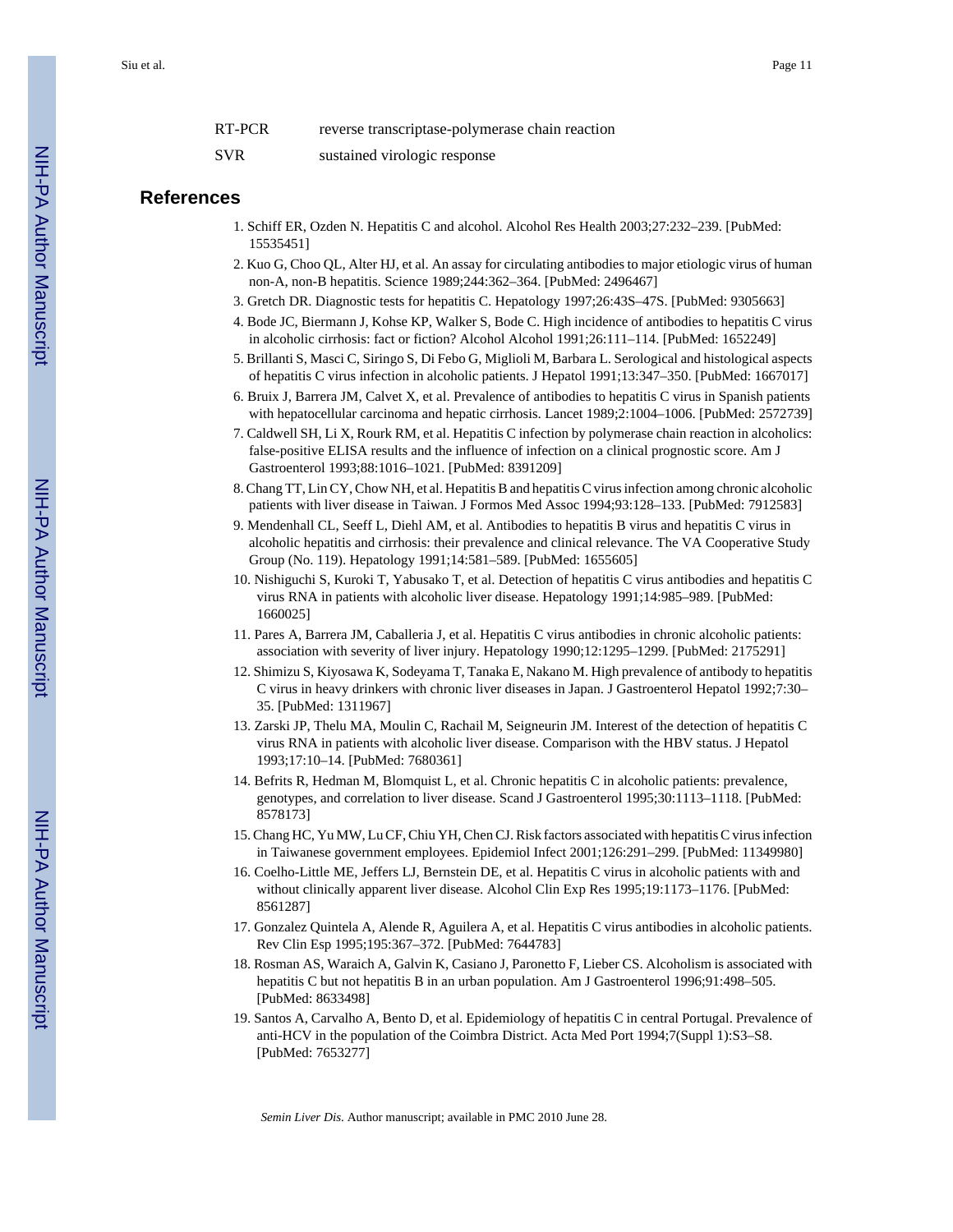- 20. Sata M, Fukuizumi K, Uchimura Y, et al. Hepatitis C virus infection in patients with clinically diagnosed alcoholic liver diseases. J Viral Hepat 1996;3:143–148. [PubMed: 8871873]
- 21. Verbaan H, Andersson K, Eriksson S. Intravenous drug abuse-the major route of hepatitis C virus transmission among alcohol-dependent individuals? Scand J Gastrenterol 1993;28:714–718.
- 22. Perlemuter G, Letteron P, Carnot F, et al. Alcohol and hepatitis C virus core protein additively increase lipid peroxidation and synergistically trigger hepatic cytokine expression in a transgenic mouse model. J Hepatol 2003;39:1020–1027. [PubMed: 14642621]
- 23. Dalgard O, Jeansson S, Skaug K, Raknerud N, Bell H. Hepatitis C in the general adult population of Oslo: Prevalence and clinical spectrum. Scand J Gastroenterol 2003;38:864–870. [PubMed: 12940441]
- 24. Galperim B, Cheinquer H, Stein A, Fonseca A, Lunge V, Ikuta N. Prevalence of hepatitis C virus in alcoholic: patients: role of parenteral risk factors. Arq Gastroenterol 2006;43:81–84. [PubMed: 17119659]
- 25. Kwon SY, Ahn MS, Chang HJ. Clinical significance of hepatitis C virus infection to alcoholics with cirrhosis in Korea. J Gastroenterol Hepatol 2000;15:1282–1286. [PubMed: 11129222]
- 26. Martinez-Raga J, Marshall EJ, Keaney F, Best D, Ball D, Strang J. Hepatitis B and C in alcoholdependent patients admitted to a UK alcohol inpatient treatment unit. Addict Biol 2001;6:363–372. [PubMed: 11900614]
- 27. Nyamathi AM, Dixon EL, Robbins W, et al. Risk factors for hepatitis C virus infection among homeless adults. J Gen Intern Med 2002;17:134–143. [PubMed: 11841529]
- 28. Alter MJ. Epidemiology of hepatitis C virus infection. World J Gastroenterol 2007;13:2436–2441. [PubMed: 17552026]
- 29. Nyamathi A, Robbins WA, Fahey JL, et al. Presence and predictors of hepatitis C virus RNA in the semen of homeless men. Biol Res Nurs 2002;4:22–30. [PubMed: 12363279]
- 30. Lederer SL, Walters KA, Proll S, et al. Distinct cellular responses differentiating alcohol- and hepatitis C virus-induced liver cirrhosis. Virol J 2006;3:98. [PubMed: 17121680]
- 31. Uchimura Y, Sata M, Kage M, Abe H, Tanikawa K. A histopathological study of alcoholics with chronic HCV infection: comparison with chronic hepatitis C and alcoholic liver disease. Liver 1995;15:300–306. [PubMed: 8609809]
- 32. Singal AK, Anand BS. Mechanisms of synergy between alcohol and hepatitis C virus. J Clin Gastroenterol 2007;41:761–772. [PubMed: 17700425]
- 33. Hutchinson SJ, Bird SM, Goldberg DJ. Influence of alcohol on the progression of hepatitis C virus infection: a meta-analysis. Clin Gastroenterol Hepatol 2005;3:1150–1159. [PubMed: 16271348]
- 34. Wiley TE, McCarthy M, Breidi L, McCarthy M, Layden TJ. Impact of alcohol on the histological clinical progression of hepatitis C infection. Hepatology 1998;28:805–809. [PubMed: 9731576]
- 35. Fischer R, Baumert T, Blum HE. Hepatitis C virus infection and apoptosis. World J Gastroenterol 2007;13:4865–4872. [PubMed: 17828818]
- 36. Kountouras J, Zavos C, Chatzopoulos D. Apoptosis in hepatitis C. J Viral Hepat 2003;10:335–342. [PubMed: 12969183]
- 37. Nakamoto Y, Kaneko S, Kobayashi K. Increased susceptibility to apoptosis and attenuated Bcl-2 expression in T lymphocytes and monocytes from patients with advanced chronic hepatitis C. J Leukoc Biol 2002;72:49–55. [PubMed: 12101262]
- 38. Pianko S, Patella S, Sievert W. Alcohol consumption induces hepatocyte apoptosis in patients with chronic hepatitis C infection. J Gastroenterol Hepatol 2000;15:798–805. [PubMed: 10937688]
- 39. Bailey SM, Cunningham CC. Contribution of mitochondria to oxidative stress associated with alcoholic liver disease. Free Radic Biol Med 2002;32:11–16. [PubMed: 11755312]
- 40. Koike K, Tsutsumi T, Miyoshi H, et al. Molecular basis for the synergy between alcohol and hepatitis C virus in hepatocarcinogenesis. J Gastroenterol Hepatol 2008;23(Suppl 1):S87–S91. [PubMed: 18336672]
- 41. Rigamonti C, Mottaran E, Reale E, et al. Moderate alcohol consumption increases oxidative stress in patients with chronic hepatitis C. Hepatology 2003;38:42–49. [PubMed: 12829985]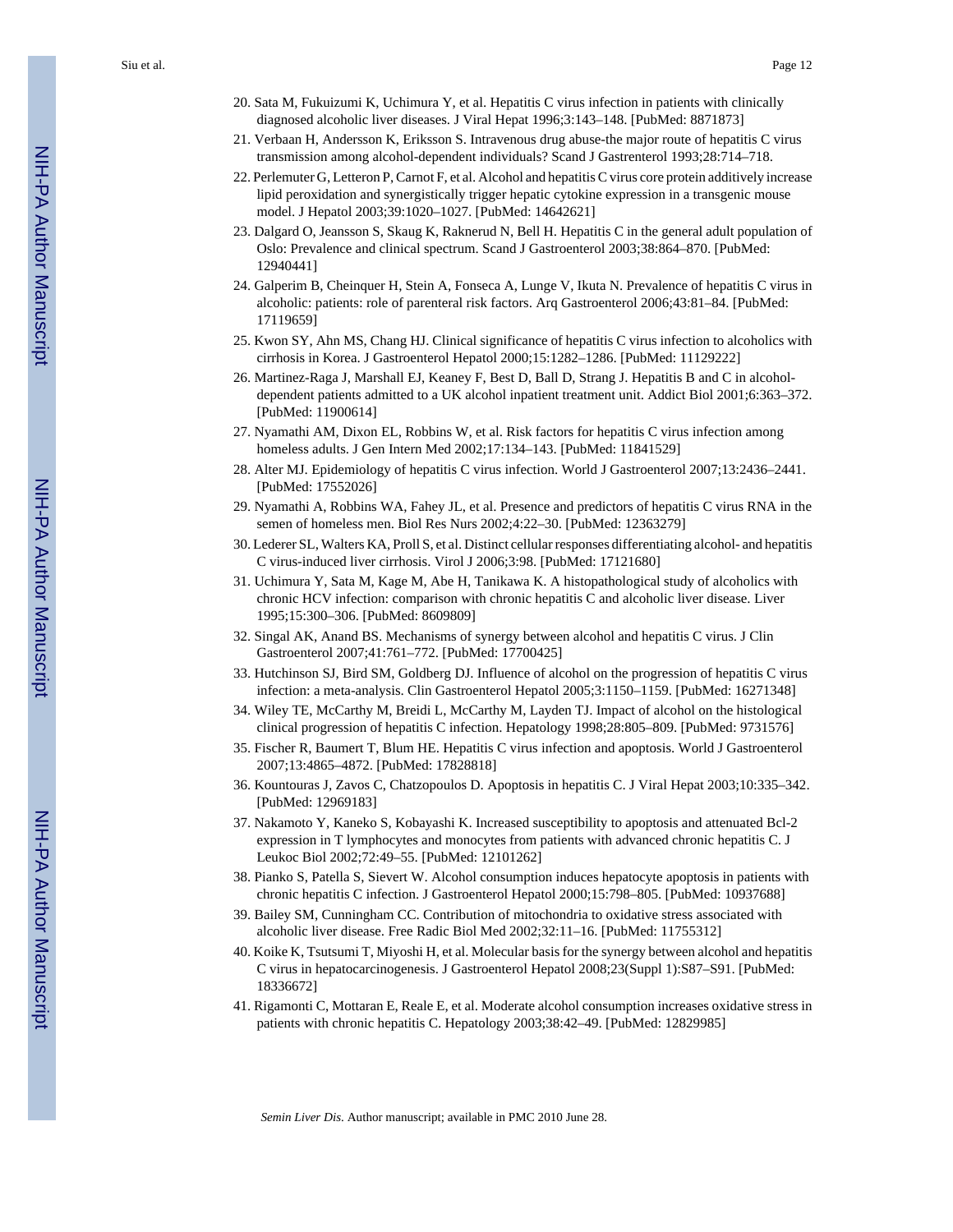- 42. Szabo G, Aloman C, Polyak SJ, Weinman SA, Wands J, Zakhari S. Hepatitis C infection and alcohol use: a dangerous mix for the liver and antiviral immunity. Alcohol Clin Exp Res 2006;30:709–719. [PubMed: 16573590]
- 43. Koop DR. Alcohol metabolism's damaging effects on the cell: a focus on reactive oxygen generation by the enzyme cytochrome P450 2E1. Alcohol Res Health 2006;29:274–280. [PubMed: 17718406]
- 44. Moriya K, Nakagawa K, Santa T, et al. Oxidative stress in the absence of inflammation in a mouse model for hepatitis C virus-associated hepatocarcinogenesis. Cancer Res 2001;61:4365–4370. [PubMed: 11389061]
- 45. Tsutsumi T, Suzuki T, Moriya K, et al. Hepatitis C virus core protein activates ERK and p38 MAPK in cooperation with ethanol in transgenic mice. Hepatology 2003;38:820–828. [PubMed: 14512869]
- 46. Otani K, Korenaga M, Beard MR, et al. Hepatitis C virus core protein, cytochrome P450 2E1, and alcohol produce combined mitochondrial injury and cytotoxicity in hepatoma cells. Gastroenterology 2005;128:96–107. [PubMed: 15633127]
- 47. Castellano-Higuera A, Gonzalez-Reimers E, Aleman-Valls MR, et al. Cytokines and lipid peroxidation in alcoholics with chronic hepatitis C virus infection. Alcohol Alcohol 2008;43:137– 142. [PubMed: 18216180]
- 48. Oshita M, Hayashi N, Kasahara A, et al. Increased serum hepatitis C virus RNA levels among alcoholic patients with chronic hepatitis C. Hepatology 1994;20:1115–1120. [PubMed: 7523270]
- 49. Encke J, zu Putlitz J, Geissler M, Wands JR. Genetic immunization generates cellular and humoral immune responses against the nonstructural proteins of the hepatitis C virus in a murine model. J Immunol 1998;161:4917–4923. [PubMed: 9794426]
- 50. Tokushige K, Wakita T, Pachuk C, et al. Expression and immune response to hepatitis C virus core DNA-based vaccine constructs. Hepatology 1996;24:14–20. [PubMed: 8707253]
- 51. Stylianou E, Saklatvala J. Interleukin-1. Int J Biochem Cell Biol 1998;30:1075–1079. [PubMed: 9785472]
- 52. Geissler M, Gesien A, Wands JR. Inhibitory effects of chronic ethanol consumption on cellular immune responses to hepatitis C virus core protein are reversed by genetic immunizations augmented with cytokine-expressing plasmids. J Immunol 1997;159:5107–5113. [PubMed: 9366440]
- 53. Encke J, Wands JR. Ethanol inhibition: the humoral and cellular immune response to hepatitis C virus NS5 protein after genetic immunization. Alcohol Clin Exp Res 2000;24:1063–1069. [PubMed: 10924011]
- 54. Encke J, zu Putlitz J, Wands JR. DNA vaccines. Intervirology 1999;42:117–124. [PubMed: 10516466]
- 55. Geissler M, Bruss V, Michalak S, et al. Intracellular retention of hepatitis B virus surface proteins reduces interleukin-2 augmentation after genetic immunizations. J Virol 1999;73:4284–4292. [PubMed: 10196326]
- 56. Rehermann B, Nascimbeni M. Immunology of hepatitis B virus and hepatitis C virus and hepatitis C virus infection. Nat Rev Immunol 2005;5:215–229. [PubMed: 15738952]
- 57. Aloman C, Gehring S, Wintermeyer P, Kuzushita N, Wands JR. Chronic ethanol consumption impairs cellular immune responses against HCV NS5 protein due to dendritic cell dysfunction. Gastroenterology 2007;132:698–708. [PubMed: 17258730]
- 58. Geissler M, Gesien A, Tokushige K, Wands JR. Enhancement of cellular and humoral immune responses to hepatitis C virus core protein using DNA-based vaccines augmented with cytokineexpressing plasmids. J Immunol 1997;158:1231–1237. [PubMed: 9013964]
- 59. Geissler M, Gesien A, Wands JR. Chronic ethanol effects on cellular immune responses to hepatitis B virus envelope protein: an immunologic mechanism for induction of persistent viral infection in alcoholics. Hepatology 1997;26:761–770.
- 60. Cook RT. Alcohol abuse, alcoholism, and damage to the immune system a review. Alcohol Clin Exp Res 1998;22:1927–1942. [PubMed: 9884135]
- 61. Cook RT, Waldschmidt TJ, Cook BL, Labrecque DR, McLatchie K. Loss of the CD5+ and CD45RAhi B cell subsets in alcoholics. Clin Exp Immunol 1996;103:304–310. [PubMed: 8565316]
- 62. Cook RT, Zhu X, Coleman RA, et al. T-cell activation after chronic ethanol ingestion in mice. Alcohol 2004;33:175–181. [PubMed: 15596085]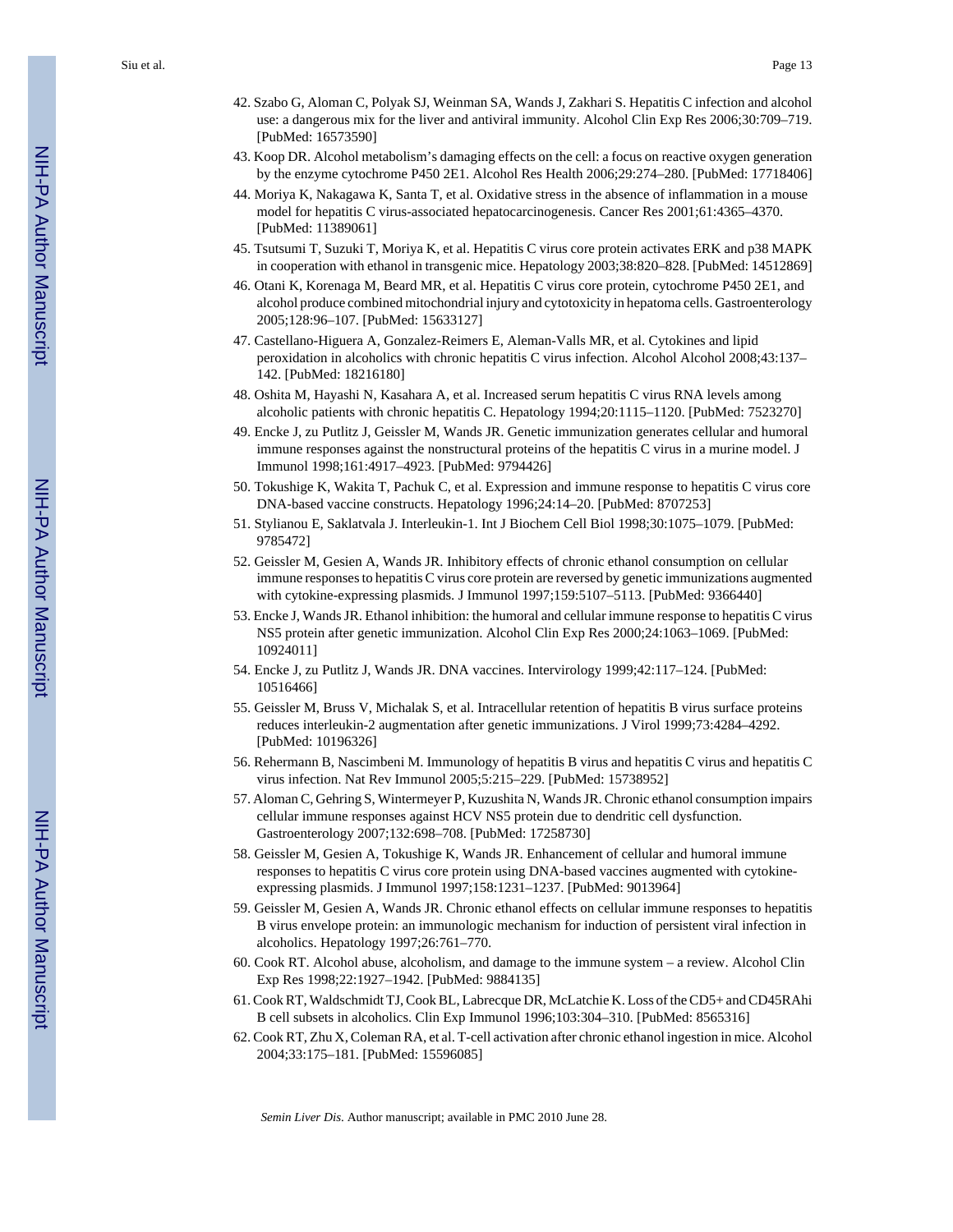- 63. Frank J, Witte K, Schrodl W, Schutt C. Chronic alcoholism causes deleterious conditioning of innate immunity. Alcohol Alcohol 2004;39:386–392. [PubMed: 15289211]
- 64. McClain C, Hill D, Schmidt J, Diehl AM. Cytokines and alcoholic liver disease. Semin Liver Dis 1993;13:170–182. [PubMed: 8337603]
- 65. Sheron N. Alcoholic liver damage toxicity, autoimmunity and allergy. Clin Exp Allergy 1994;24:503–507. [PubMed: 7922769]
- 66. Silvain C, Patry C, Launay P, Lehuen A, Monteiro RC. Altered expression of monocyte IgA Fc receptors is associated with defective endocytosis in patients with alcoholic cirrhosis. Potential role for IFN-gamma. J Immunol 1995;155:1606–1618. [PubMed: 7636220]
- 67. Spies CD, von Dossow V, Eggers V, et al. Altered cell-mediated immunity and increased postoperative infection rate in long-term alcoholic patients. Anesthesiology 2004;100:1088–1100. [PubMed: 15114205]
- 68. Szabo G. Consequences of alcohol consumption on host defence. Alcohol Alcohol 1999;34:830–841. [PubMed: 10659718]
- 69. Jayasinghe R, Gianutsos G, Hubbard AK. Ethanol induced suppression of cell-mediated immunity in the mouse. Alcohol Clin Exp Res 1992;16:331–335. [PubMed: 1590554]
- 70. Nelson S, Kolls J. Alcohol, host defense and society. Nat Rev Immunol 2002;2:205–209. [PubMed: 11913071]
- 71. Waltenbaugh C, Peterson JD. Ethanol impairs the induction of delayed hypersensitivity in C57BL/6 mice. Alcohol 1997;14:149–153. [PubMed: 9085715]
- 72. Corrao G, Arico S. Independent and combined action of hepatitis C virus infection and alcohol consumption on the risk of symptomatic liver cirrhosis. Hepatology 1998;27:911–919.
- 73. Lau AH, Abe M, Thomson AW. Ethanol affects the generation, cosignaling molecule expression, and function of plasmacytoid and myeloid dendritic cell subsets in vitro and in vivo. J Leukoc Biol 2006;79:941–953. [PubMed: 16478920]
- 74. Mandrekar P, Catalano D, Dolganiuc A, Kodys K, Szabo G. Inhibition of myeloid dendritic cell accessory cell function and induction of T cell anergy by alcohol correlates with decreased IL-12 production. J lmmunol 2004;173:3398–3407.
- 75. Szabo G, Dolganiuc A, Mandrekar P, White B. Inhibition of antigen presenting cell functions by alcohol: implications for hepatitis C virus infection. Alcohol 2004;33:211–249.
- 76. Banchereau J, Steinman RM. Dendritic cells and the control of immunity. Nature 1998;392:245–252. [PubMed: 9521319]
- 77. Reis E, Souza C. Dendritic cells in a mature age. Nat Rev Immunol 2006;6:476–483. [PubMed: 16691244]
- 78. Caux C, Massacrier C, Vanbervliet B, et al. Activation of human dendritic cells through CD40 crosslinking. J Exp Med 1994;180:1263–1272. [PubMed: 7523569]
- 79. Banchereau J, Palucka AK. Dendritic cells as therapeutic vaccines against cancer. Nat Rev Immunol 2005;5:296–306. [PubMed: 15803149]
- 80. Banchereau J, Palucka AK, Dhodapkar M, et al. Immune and clinical responses in patients with metastatic melanoma to CD34(+) progenitor-derived dendritic cell vaccine. Cancer Res 2001;61:6451–6458. [PubMed: 11522640]
- 81. Cerundolo V, Hermans IF, Salio M. Dendritic cells: a journey from laboratory to clinic. Nat Immunol 2004;5:7–10. [PubMed: 14699398]
- 82. Encke J, Findeklee J, Geib J, Pfaff E, Stremmel W. Prophylactic and therapeutic vaccination with dendritic cells against hepatitis C virus infection. Clin Exp Immunol 2005;142:362–369. [PubMed: 16232225]
- 83. Kuzushita N, Gregory SH, Monti NA, Carlson R, Gehring S, Wands JR. Vaccination with proteintransduced dendritic cells elicits a sustained response to hepatitis C viral antigens. Gastroenterology 2006;130:453–464. [PubMed: 16472599]
- 84. Figdor CG, van Kooyk Y, Adema GJ. C-type lectin receptors on dendritic cells and Langerhans cells. Nat Rev Immunol 2002;2:77–84. [PubMed: 11910898]
- 85. Carlos TM, Harlan JM. Leukocyte endothelial adhesion molecules. Blood 1994;84:2068–2101. [PubMed: 7522621]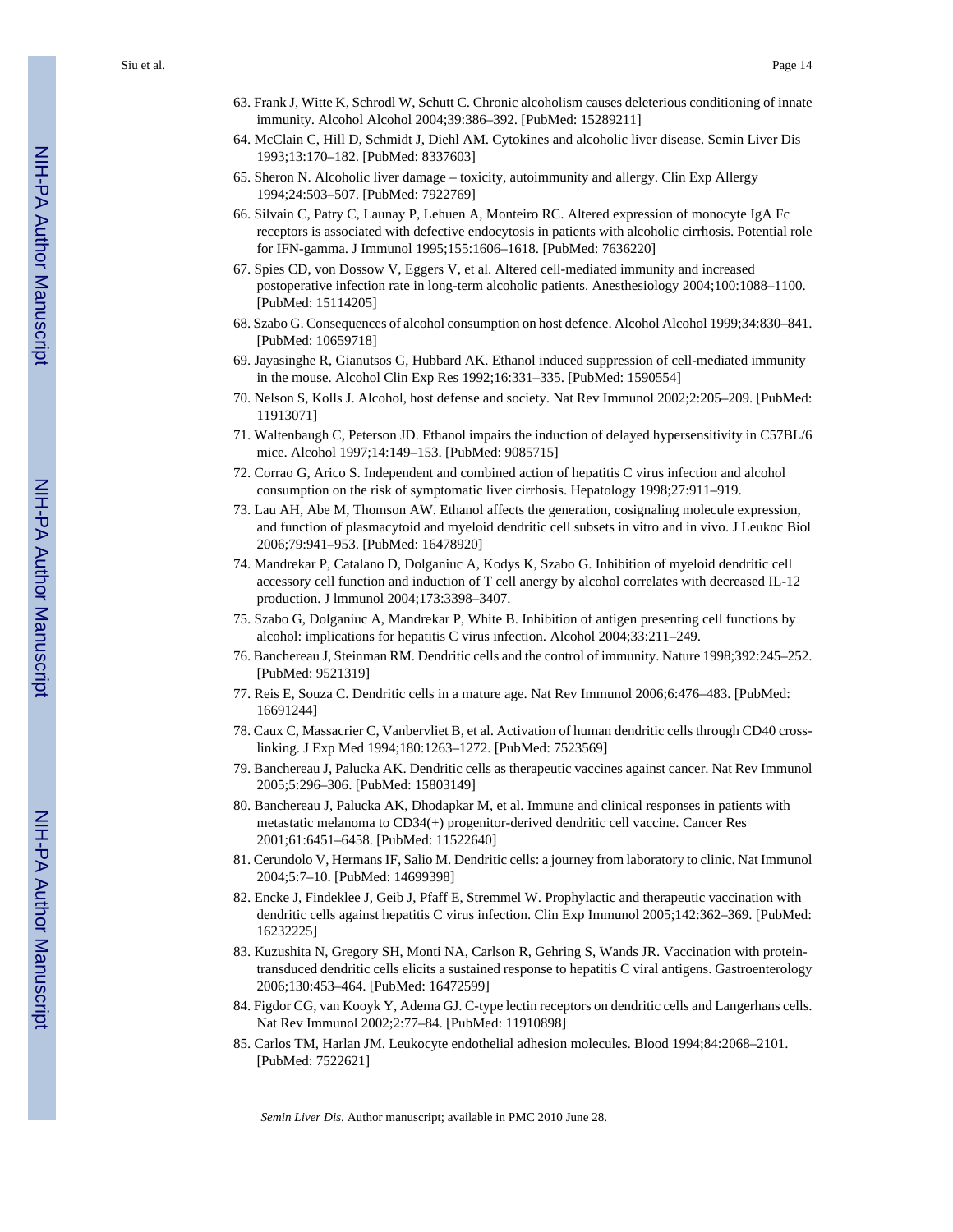Siu et al. Page 15

- 86. Leenen PJ, Radosevic K, Voerman JS, et al. Heterogeneity of mouse spleen dendritic cells: in vivo phagocytic activity, expression of macrophage markers, and subpopulation turnover. J Immunol 1998;160:2166–2173. [PubMed: 9498754]
- 87. Hochrein H, Shortman K, Vremec D, Scott B, Hertzog P, O'Keefe M. Differential production of IL-12, IFN-alpha, and IFN-gamma by mouse dendritic cell subsets. J Immunol 2001;166:5448–5455. [PubMed: 11313382]
- 88. Edsen-Moore MR, Fan J, Ness KJ, Marietta JR, Cook RT, Schlucter AJ. Effects of chronic ethanol feeding on murine dendritic cell numbers, turnover rate, and dendropoiesis. Alcohol Clin Exp Res 2008;32:1309–1320. [PubMed: 18540909]
- 89. Heinz R, Waltenbaugh C. Ethanol consumption modifies dendritic cell antigen presentation in mice. Alcohol Clin Exp Res 2007;31:1759–1771. [PubMed: 17850646]
- 90. Laso FJ, Vaquero JM, Almeida J, Marcos M, Orfao A. Chronic alcohol consumption is associated with changes in the distribution, immunophenotype, and the inflammatory cytokine secretion profile of circulating dendritic cells. Alcohol Clin Exp Res 2007;31:846–854. [PubMed: 17386065]
- 91. Waldschmidt TJ, Cook RT, Kovacs EJ. Alcohol and inflammation and immune responses: summary of the 2006 Alcohol and Immunology Research Interest Group (AIRIG) meeting. Alcohol 2008;42:137–142. [PubMed: 18358993]
- 92. Diepolder HM, Zachoval R, Hoffmann RM, et al. Possible mechanism involving T-lymphocyte response to nonstructural protein 3 in viral clearance in acute hepatitis C virus infection. Lancet 1995;346:1006–1007. [PubMed: 7475549]
- 93. Gerlach JT, Diepolder HM, Jung MC, et al. Recurrence of hepatitis C virus after loss of virus-specific CD4(+) T-cell response in acute hepatitis C. Gastroenterology 1999;117:933–941. [PubMed: 10500077]
- 94. Thimme R, Oldach D, Chang KM, Steiger C, Ray SC, Chisari FV. Determinants of viral clearance and persistence during acute hepatitis C virus infection. J Exp Med 2001;194:1395–1406. [PubMed: 11714747]
- 95. Frese M, Schwarzle V, Barth K, et al. Interferon-gamma inhibits replication of subgenomic and genomic hepatitis C virus RNAs. Hepatology 2002;35:694–703. [PubMed: 11870386]
- 96. Thimme R, Bukh J, Spangenberg HC, et al. Viral and immunological determinants of hepatitis C virus clearance, persistence, and disease. Proc Natl Acad Sci U S A 2002;99:15661–15668. [PubMed: 12441397]
- 97. Takaki A, Wiese M, Maertens G, et al. Cellular immune responses persist and humoral responses decrease two decades after recovery from a single-source outbreak of hepatitis C. Nat Med 2000;6:578–582. [PubMed: 10802716]
- 98. Mehta SH, Cox A, Hoover DR, et al. Protection against persistence of hepatitis C. Lancet 2002;359:1478–1483. [PubMed: 11988247]
- 99. Bassett SE, Guerra B, Brasky K, et al. Protective immune response to hepatitis C virus in chimpanzees rechallenged following clearance of primary infection. Hepatology 2001;33:1479–1487. [PubMed: 11391537]
- 100. Grakoui A, Shoukry NH, Woollard DJ, et al. HCV persistence and immune evasion in the absence of memory T cell help. Science 2003;302:659–662. [PubMed: 14576438]
- 101. Pham TN, MacParland SA, Mulrooney PM, Cooksley H, Naoumov NV, Michalak TI. Hepatitis C virus persistence after spontaneous or treatment-induced resolution of hepatitis C. J Virol 2004;78:5867–5874. [PubMed: 15140984]
- 102. Donato F, Tagger A, Gelatti U, et al. Alcohol and hepatocellular carcinoma: the effect of lifetime intake and hepatitis virus infections in men and women. Am J Epidemiol 2002;155:323–331. [PubMed: 11836196]
- 103. Chisari FV. Unscrambling hepatitis C virus-host interactions. Nature 2005;436:930–932. [PubMed: 16107831]
- 104. Shoukry NH, Cawthon AG, Walker CM. Cell-mediated immunity and the outcome of hepatitis C virus infection. Annu Rev Microbiol 2004;58:391–424. [PubMed: 15487943]
- 105. Gehring S, Gregory SH, Wintermeyer P, San Martin M, Aloman C, Wands JR. Generation and charecterization of an immunogenic dendritic cell population. J lmmunol Methods 2008;332:18– 30.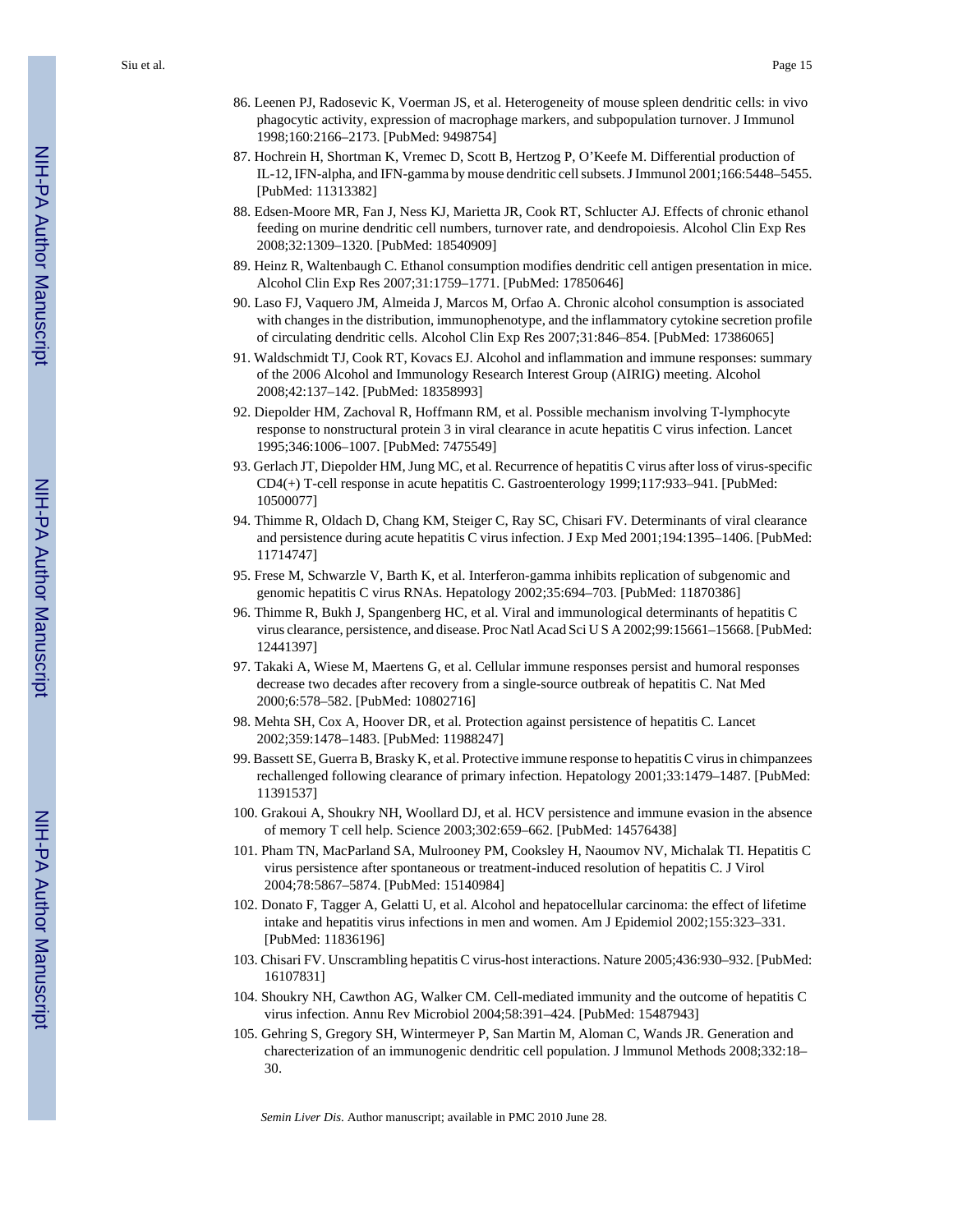- 106. Dolganiuc A, Kodys K, Kopasz A, Marshall C, Mandrekar P, Szabo G. Additive inhibition of dendritic cell allostimulatory capacity by alcohol and hepatitis C is not restored by DC maturation and involves abnormal IL-10 and IL-2 induction. Alcohol Clin Exp Res 2003;27:1023–1031. [PubMed: 12824825]
- 107. Plumlee CR, Lazaro CA, Fausto N, Polyak SJ. Effect of ethanol on innate antiviral pathways and HCV replication in human liver cells. Virol J 2005;2:89. [PubMed: 16324217]
- 108. Anand BS, Thornby J. Alcohol has no effect on hepatitis C virus replication: a meta-analysis. Gut 2005;54:1468–1472. [PubMed: 16162952]
- 109. Pearlman BL, Ehleben C, Saifee S. Treatment extension to 72 weeks of peginterferon and ribavirin in hepatitis c genotype 1-infected slow responders. Hepatology 2007;46:1688–1694. [PubMed: 18046717]
- 110. Poordad F, Reddy KR, Martin P. Rapid virologic response: a new milestone in the management of chronic hepatitis C. Clin Infect Dis 2008;46:78–84. [PubMed: 18171217]
- 111. Campbell JV, Hagan II, Latka MH, et al. High prevalence of alcohol use among hepatitis C virus antibody positive injection drug users in three US cities. Drug Alcohol Depend 2006;81:259–265. [PubMed: 16129567]
- 112. Okazaki T, Yoshihara H, Suzuki K, et al. Efficacy of interferon therapy in patients with chronic hepatitis C. Comparison between non-drinkers and drinkers. Scand J Gastroenterol 1994;29:1039– 1043. [PubMed: 7871371]
- 113. Bizollon T, Ahmed SN, Radenne S, et al. Long term histological improvement and clearance of intrahepatic hepatitis C virus RNA following sustained response to interferon-ribavirin combination therapy in liver transplanted patients with hepatitis C virus recurrence. Gut 2003;52:283–287. [PubMed: 12524414]
- 114. Davis GL, Lau JY. Factors predictive of a beneficial response to therapy of hepatitis C. Hepatology 1997;26:122S–127S. [PubMed: 9305676]
- 115. Loguercio C, Di Pierro M, Di Marino MP, et al. Drinking habits of subjects with hepatitis C virusrelated chronic liver disease: prevalence and effect on clinical, virological and pathological aspects. Alcohol Alcohol 2000;35:296–301. [PubMed: 10869251]
- 116. Ohnishi K, Matsuo S, Matsutani K, et al. Interferon therapy for chronic hepatitis C in habitual drinkers: comparison with chronic hepatitis C in infrequent drinkers. Am J Gastroenterol 1996;91:1374–1379. [PubMed: 8677998]
- 117. Tabone M, Sidoli L, Laudi C, et al. Alcohol abstinence does not offset the strong negative effect of lifetime alcohol consumption on the outcome of interferon therapy. J Viral Hepat 2002;9:288–294. [PubMed: 12081606]
- 118. Kanazawa Y, Hayashi N, Mita E, et al. Influence of viral quasispecies on effectiveness of interferon therapy in chronic hepatitis C patients. Hepatology 1994;20:1121–1130. [PubMed: 7523271]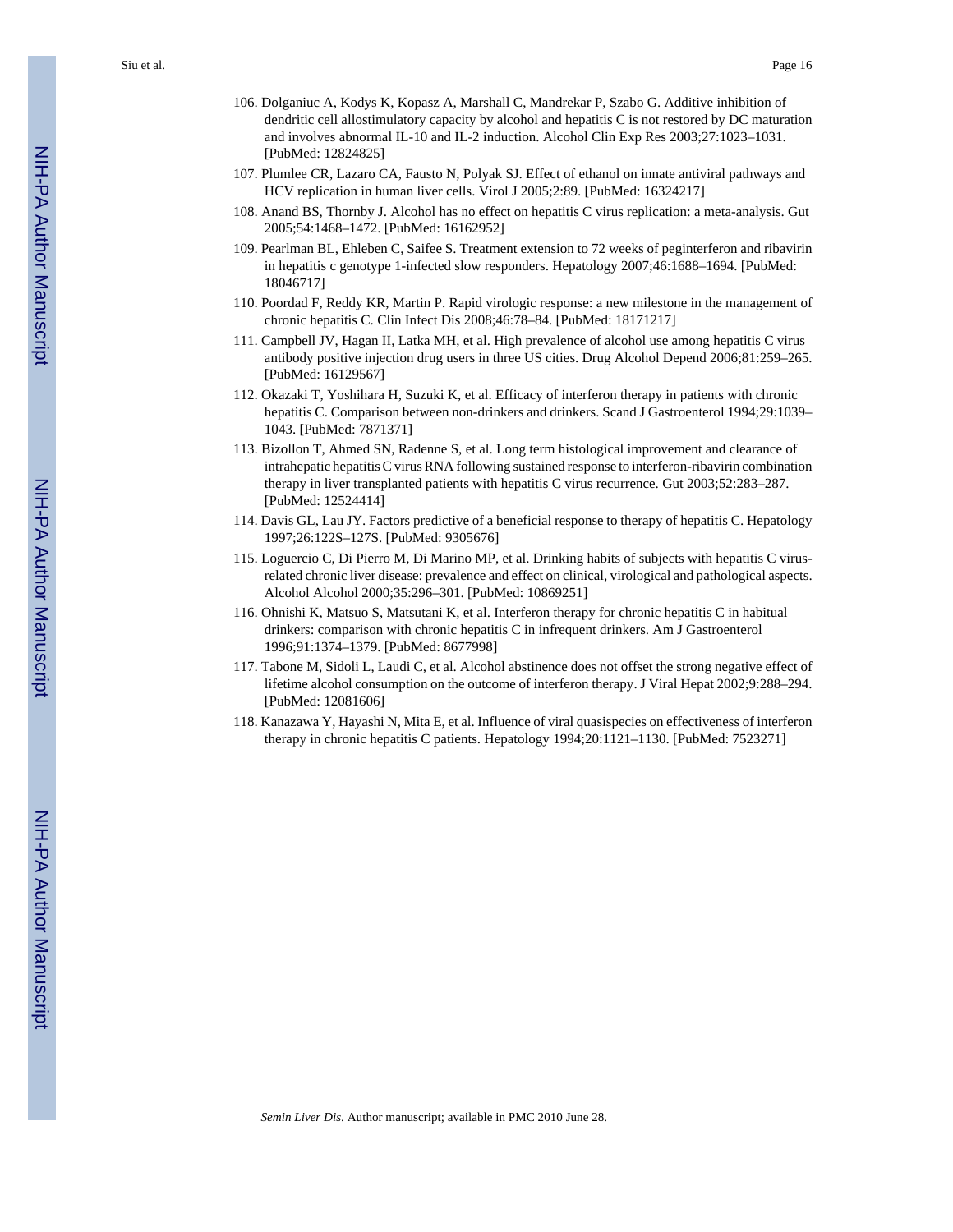Siu et al. Page 17



#### **Figure 1.**

Prevalence of hepatitis C virus infection in alcoholics with liver disease (LD). The bar graph represents the range of values found in each category based on studies cited in the text. HCC, hepatocellular carcinoma.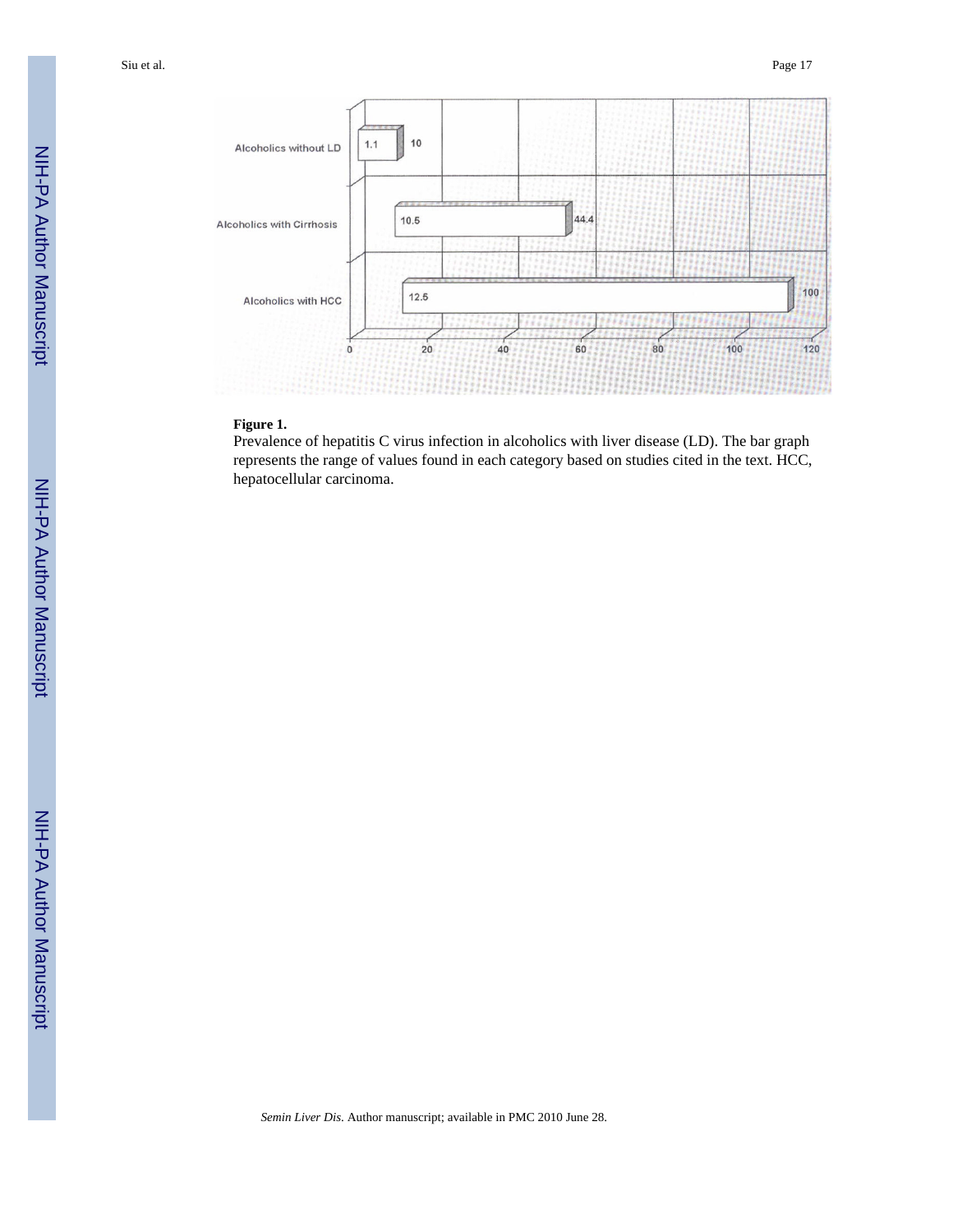

#### **Figure 2.**

Histologic appearance of alcohol-induced liver disease and hepatitis C virus infection. Note the severe lobular disarray, cell dropout, steatosis, fibrosis, and lymphocytic infiltration of the portal areas.